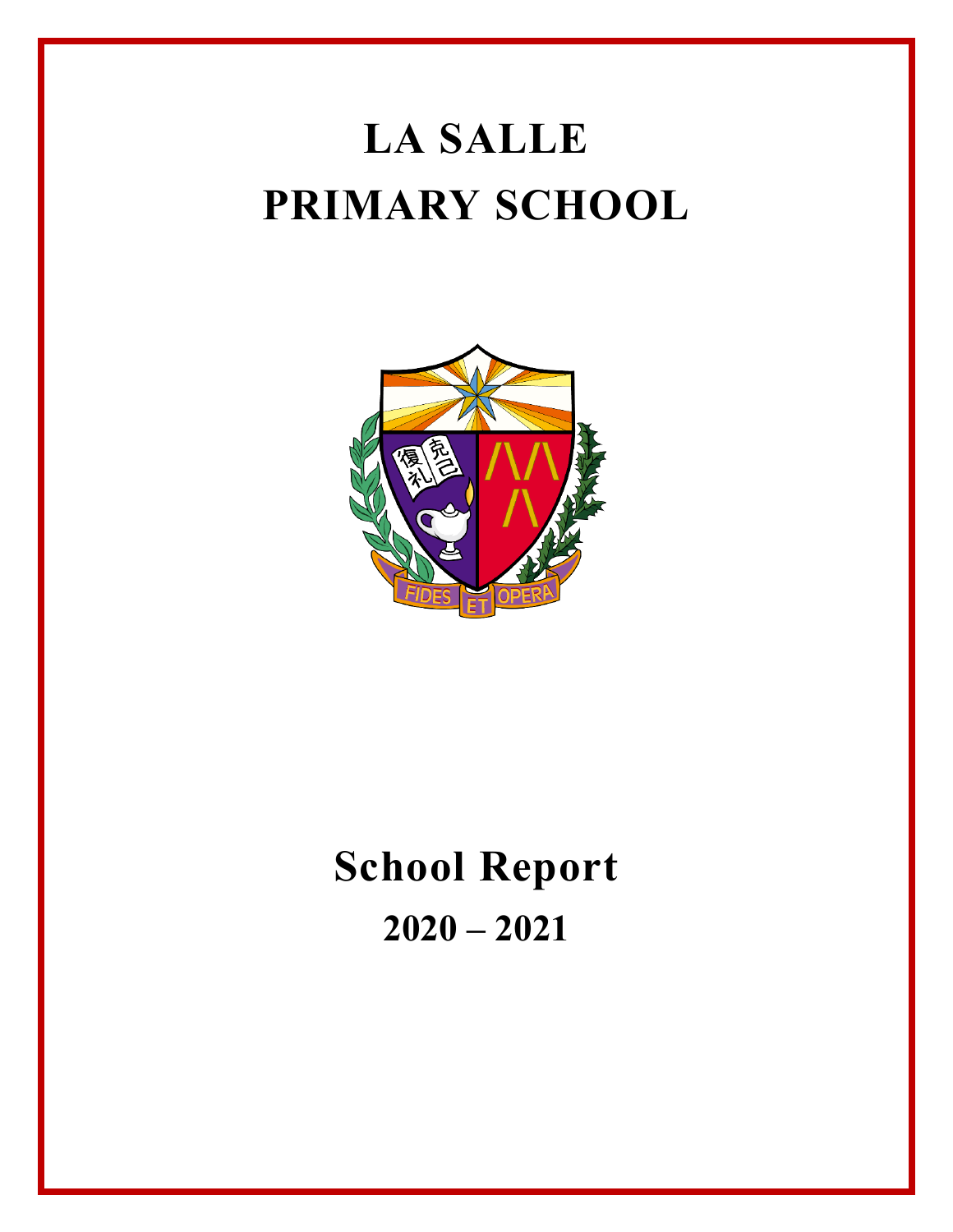## **Content**

| Appendix 1: Capacity Enhancement Grant |  |
|----------------------------------------|--|
| Appendix $2 :$ School-based Grant      |  |
| Appendix $3:$ Life-wide Learning Grant |  |

Appendix 4: Promotion of Reading Grant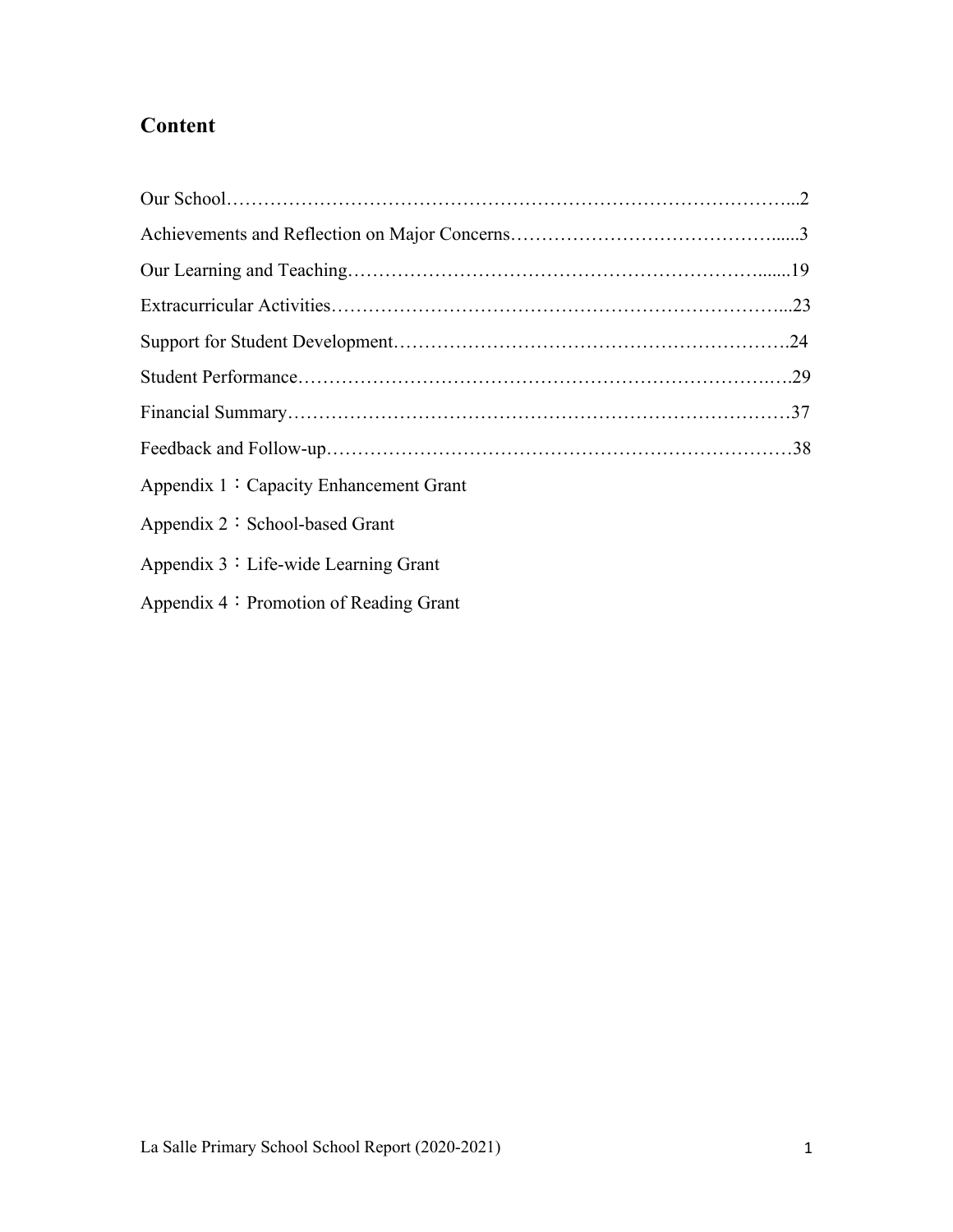## **Our School**

La Salle Primary School is an aided boys' school established in 1957. The sponsoring body of our school is "The Brothers of the Christian Schools".

Our school facilities include: 36 classrooms, 1 assembly hall, 1 playground, 1 library, 1 indoor swimming pool and 14 special rooms (2 computer rooms, 2 music rooms, 2 language rooms, 2 visual arts rooms, 1 indoor playground, 1 student activity room, 1 reading corner for P.1 & P.2 students, 1 resources centre for General Studies, 1 room for campus TV and 1 chapel).

"Fides et Opera" is our school motto. Our mission is to give a human and Christian education to the young, paying particular attention to the needy. By touching the minds and hearts of the children confided to our care, and by providing the highest quality of education, we aspire to be the best primary school in Hong Kong.

La Salle Primary School offers a broad curriculum and a range of opportunities for our boys to achieve excellence in academic, creative, social, cultural, sporting and community endeavours. Our aim is to empower our boys to be ready for the  $21<sup>st</sup>$  century with a love for learning.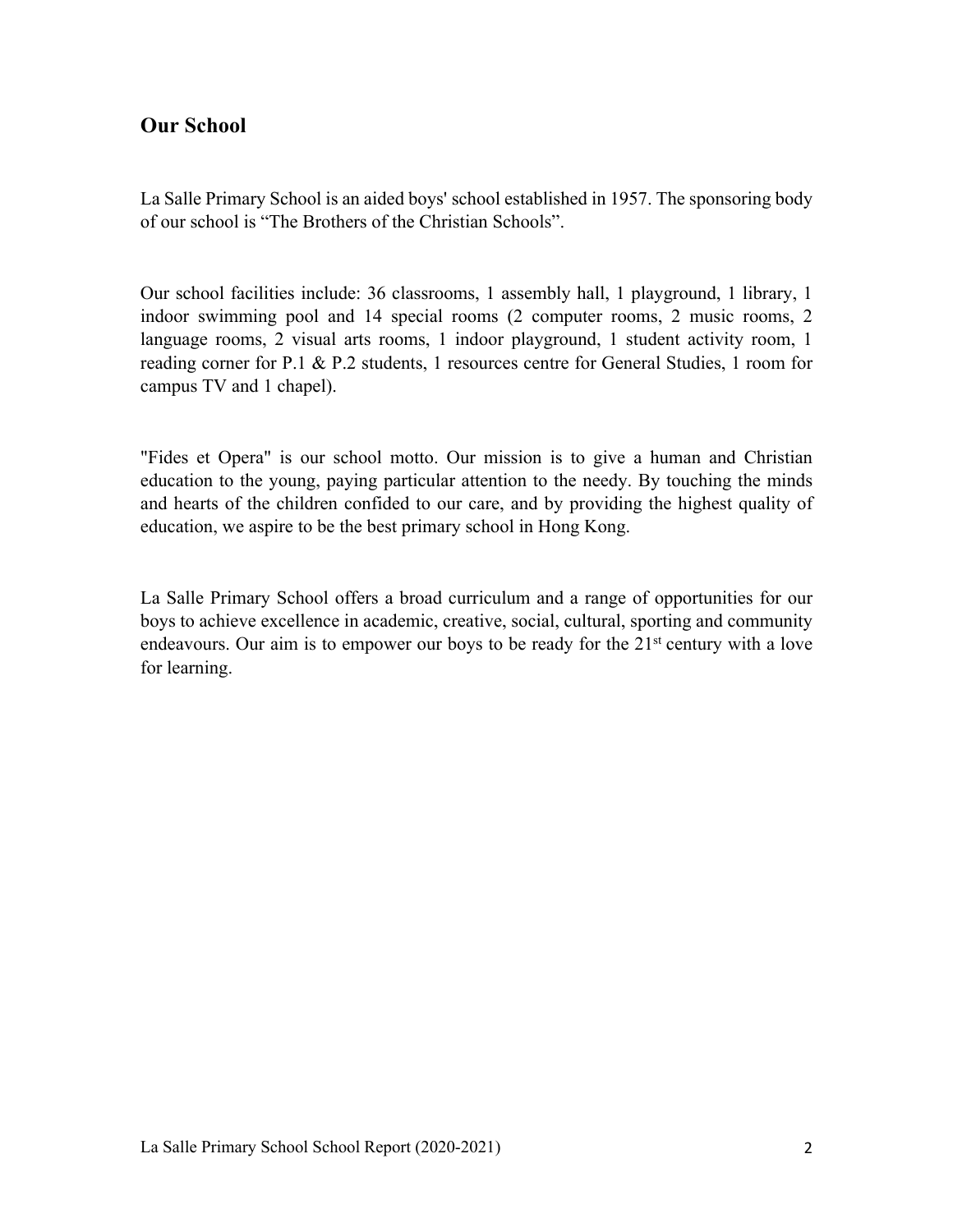## **Achievements and Reflection on Major Concerns**

## **Major Concern 1: To empower students to be ready for the 21st century with a love for learning**

It is our goal to equip students with skills and proper values to cope with the ever-changing world of technology in the  $21<sup>st</sup>$  century. This year the School continued to focus on fostering students' positive values and attitudes, and promoting the notion of learning for life.

Regular face-to-face learning and teaching had been hampered by the COVID pandemic; however, the effort made by both the teachers and the students had ensured that a high standard of learning and teaching was maintained in a combination of online and face-toface classes.

#### **Achievements**

#### **To help students extend their horizons by developing life-long learning capabilities**

Developing students' self-directed learning capabilities continued to be the focus of the curriculum across all subjects this school year.

The Chinese Department continued to strengthen the use of 3-tier note-taking technique in which students learned how to circle the key information, take point-form notes and flowchart notes to highlight key points, organise information, or even take notes of their own to supplement the printed and taught materials. Students also used the note-taking technique to help organise and elaborate their ideas in their writing.

The collaboration between the General Studies teachers and Teacher Librarian improved students' reading skills. Students systematically learned how to apply different thinking and analytical skills.

Both the General Studies and the Science Departments continued to develop students' generic skills, IT communication skills and collaborative skills through project learning. To cultivate continuous learning skills, the Music Department required students to compile their "self-directed" music experience profile, and encouraged students to take part in different music events.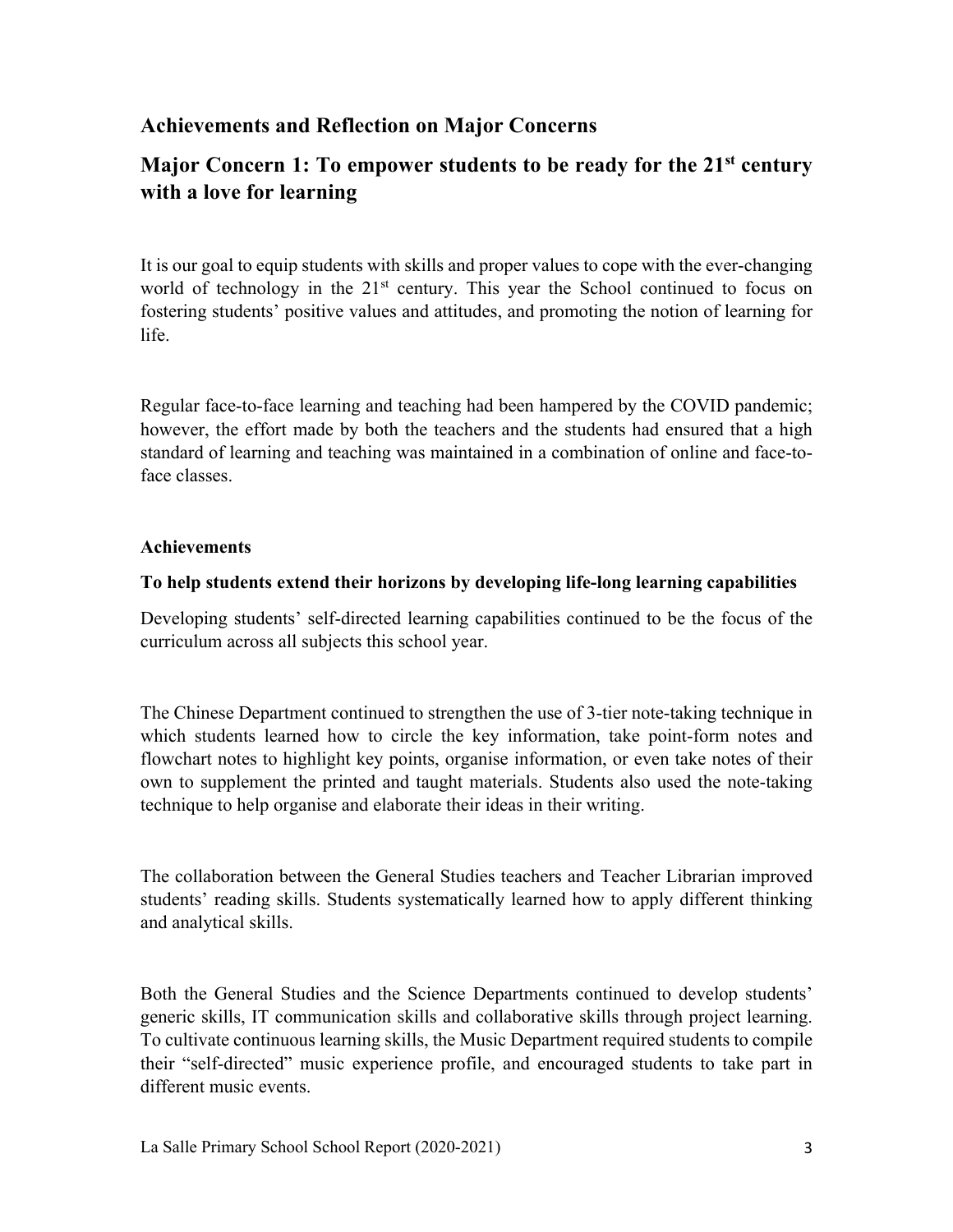In English, different multimedia tools were used in Oral lessons. Google suite and a range of applications were used to enhance self-learning skills and to cater for individual differences. Different questioning techniques and teaching strategies were used to cater for learners' diversity and to enhance interaction.

In order to develop students' self-directed learning abilities, Science teachers asked students to search for applications and online resources that corresponded with the content of learning in P.5 and P.6. This year, some P.5 students made videos about closed circuits and shared with classmates.

In Putonghua, the activities, namely "Monthly Listening" and "Flipped Classroom", on e-Smart eLearning platform were used to strengthen students' listening skills. In addition, P.4-6 students were taught to use an online text-to-speech converter tool to complete pinyin activity sheets. The result was satisfactory.

During the time when face-to-face classes were suspended, the library introduced various free e-book platforms through the School's online Self-Learning Zone. This provided students an access to extended reading, and also encouraged self-directed learning. In addition, in the Personal Growth curriculum, various learning skills and strategies were introduced to improve students' learning efficacy. Self-management strategies, such as preparing a timetable for daily routine and setting up a personal learning schedule, helped students establish a healthy lifestyle and good time management skills.

#### **To further develop students' reading habits and interests**

The School continuously strived to cultivate students' reading interests and habits. While the School library was not open to students due to the pandemic, Teacher Librarian made a number of online videos to recommend various types of books for students to read at home. Augmented reality (AR) books were also introduced in order to cultivate a love of reading in students. Online reading games were also used to make reading a fun experience for students.

The Chinese Department adopted a teaching strategy called "Teaching by Reading", in which a writing task was preceded by in-depth reading and analysis of selected passages. This strategy improved both students' writing skills and motivation. During the third term, the P.1 subject teachers and Teacher Librarian worked together to select a collection of library books related to a specific teaching unit for conducting "Teaching by Reading"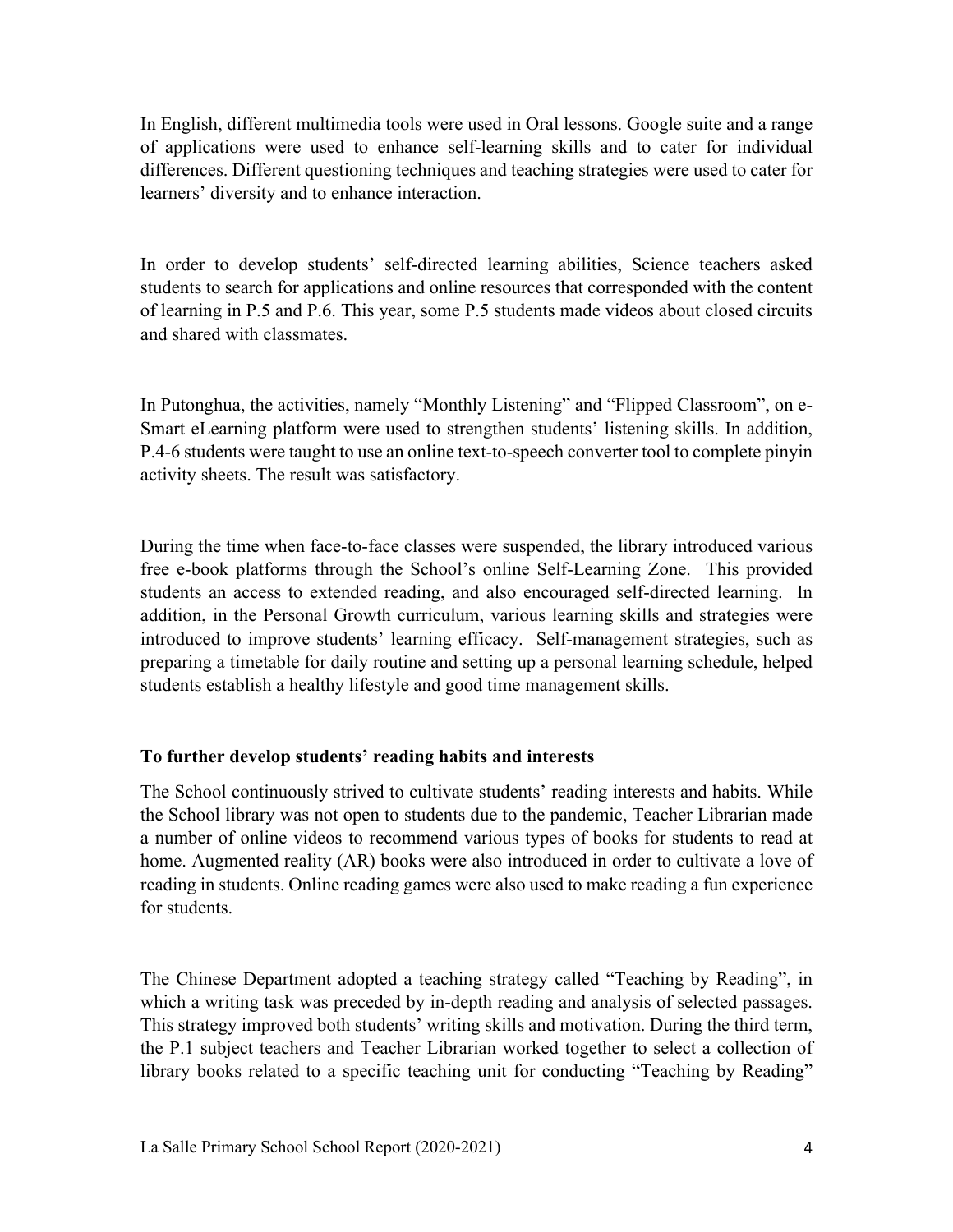lessons. This collaboration not only helped students improve Chinese, but also promoted the notion of "Reading to Learn".

In English, a wide range of Literature books and literacy devices were introduced in Literature lessons in P.1 and P.6. The Mathematics Department and the library also worked together to promote the "Reading to Learn" initiative by ordering new maths-related titles and putting some maths-related books on the recommendation list. As World Maths Day was held in March, Teacher Librarian spent one lesson in each of the classes across P.1-6 to introduce some maths-related titles available in the library. Students were also encouraged to make good use of the free online ebooks to foster a love of Maths.

The General Studies Department also worked with the library to promote understanding of Chinese history by joining a Chinese history promotion scheme funded by Endeavour Education Centre Limited. The initiative was to encourage students to read more Chinese history books for leisure in their spare time.

In Science, the collaboration with Teacher Librarian was also accomplished. Books about 'micro:bit' were purchased and recommended to P.5 students during the Project Learning period.

### **To promote STREAM education into the Mathematics, Religious Knowledge, Free Reading, Visual Arts and Science curriculum**

The School continued to promote the STREAM education, and cross-curriculum learning and teaching to increase students' interests and to enrich their life-wide learning experiences.

Digital Studies (DS) teachers introduced the newly renovated Big Bang Room to students during the DS lessons. The new in-house technology such as IOT devices, laser cutters and Temi the Robot were introduced. In addition, 3D printing was incorporated into P.5- 6 DS curriculum and students made use of the STREAM skills they acquired in class to complete their Project Learning tasks and activities. In the P.5 micro:bit project, students created a closed circuit using micro:bit and wires. A sample was first presented as demonstration and then each student was required to create a robot that could advocate personal hygiene.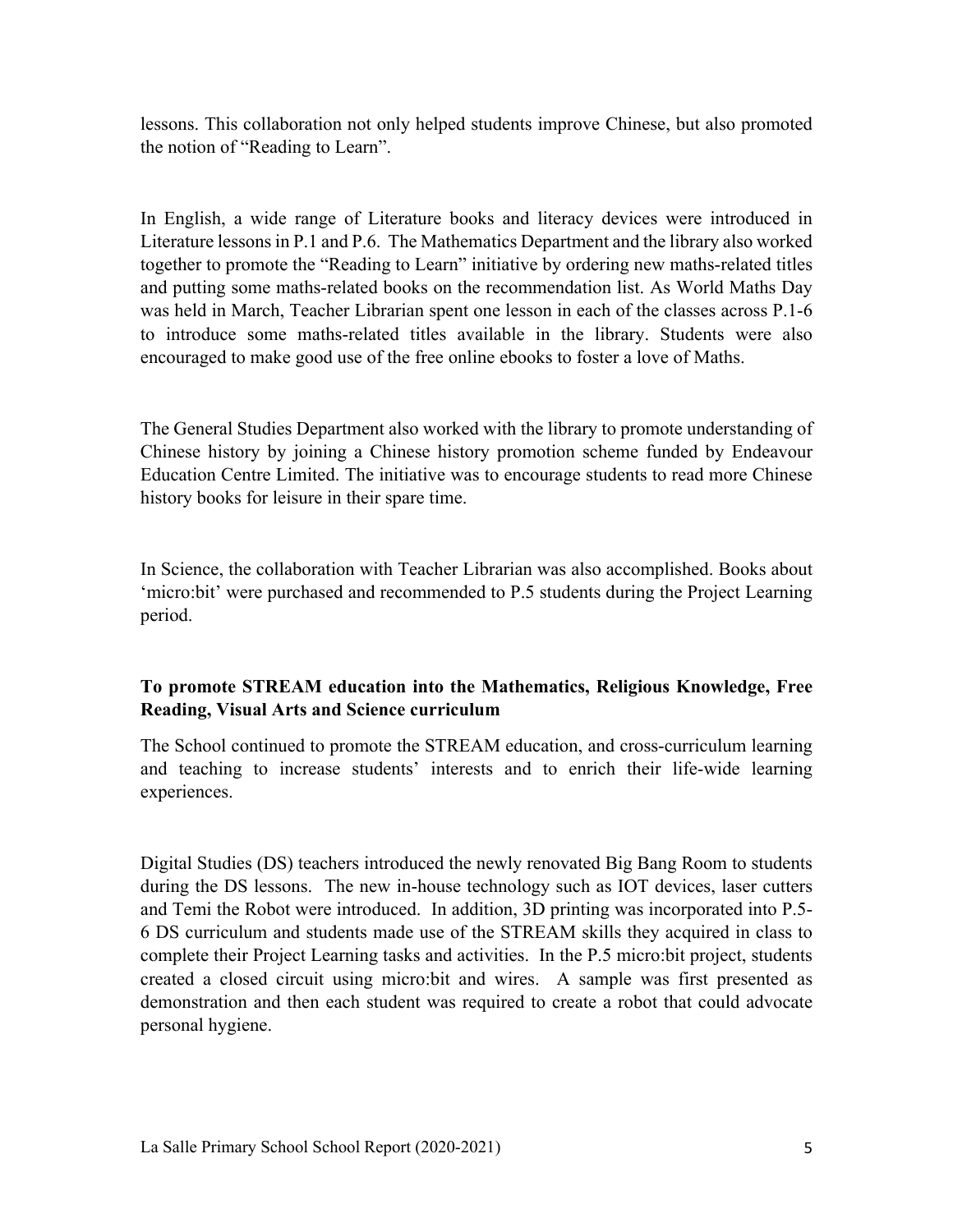The Mathematics Department had planned hands-on maths-related craft activities for P.3- 6 students in order to strengthen their ability to integrate and apply their knowledge and skills to solve authentic problems. The activities were completed successfully as they were set up based on students' interests and ability. Students were able to share their building process on self-made video clips and show photos or videos of their final works on the Google Classroom platform. The result was satisfactory.

The Visual Arts Department used the word "movement" as the concept and asked students to create their art pieces with simple materials based on STREAM concepts. Most students were able to complete creative pieces.

#### **To further integrate technology into learning and teaching**

Science teachers integrated different applications and online resources into their lessons to enrich students' scientific knowledge and skills. This year, some online materials were incorporated into each chapter across all levels. Through the use of different applications and online resources, students found great interests in learning science. Students also finished all Flipped Classroom exercises through the online platform e-Smart.

The Religious Knowledge teachers had become quite competent in the use of IT technologies in class. Aside from Quizizz, the Bible application and the use of QR code, teachers also used Edpuzzle and iBeacon in their classes in order to keep novelty and fun in the classroom.

The Putonghua Department uploaded online interactive educational games to Google Classroom during the Easter holidays. Students could easily access the games by using the QR codes. The use of interesting online games and activities effectively strengthened students' knowledge of initials and finals in Pinyin and helped them understand the syntactic structures of Putonghua.

The Chinese, English and Mathematics Departments adopted various electronic media and online worksheets to teach P.1-6 students basic photography skills and help them develop appreciation in the art of photography. This not only widened students' horizon, but also cultivated their love for photography. In addition, teachers also selected talented students to join the Visual Arts School Team for advance training. The training was conducted through various online activities, Google Classroom, online video conferences and electronic media. Participating in open contests gave students concrete goals and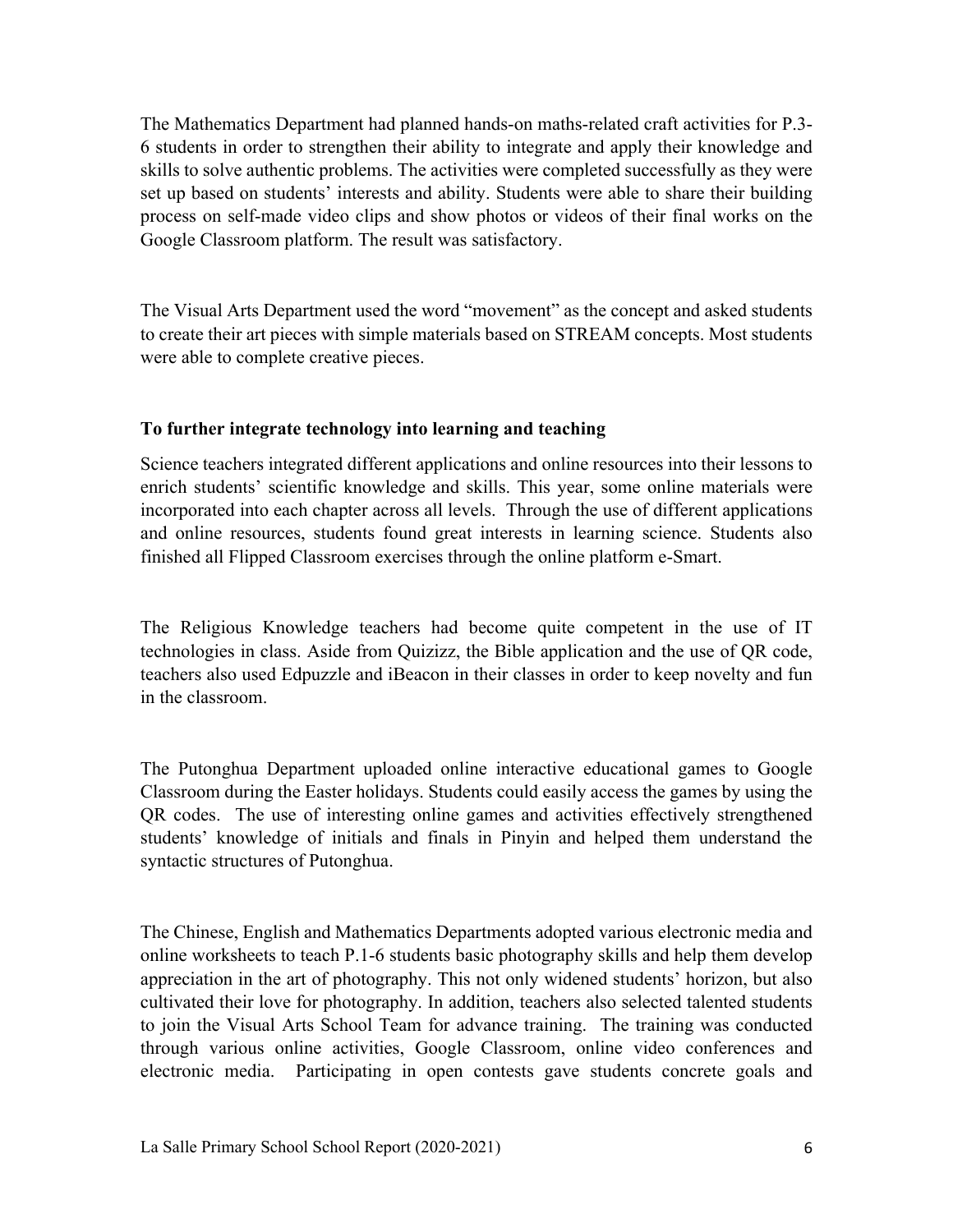opportunities to practise. Therefore, team members could maintain a high artistic standard and keep their creative passion for arts.

The Physical Education Department made use of the teaching resources from EDB and online learning platforms to facilitate learning and teaching. This strategy successfully catered for the learner diversity in each class and the result was satisfactory. As a result, despite the challenge of face-to-face class suspension, subject teachers continued to be able to teach students various PE skills and knowledge effectively.

#### **Reflection**

#### **Continue to improve students' self-directed learning capability**

The Chinese Department will continue to adopt the "Learning by Reading" strategy, and to guide students to use various note-taking skills to organise and elaborate ideas.

The collaboration between the General Studies Department and the Teacher Librarian would also continue. This school year, the GS teachers selected relevant newspaper articles for students according to the curriculum. This was intended to be extended reading to strengthen and broaden students' knowledge on specific topics. However, some students lacked elaboration and justification skills when it came to analysis and comments. It is suggested that teachers should explicitly explain the requirements of the task beforehand. To further develop students' thinking and elaboration skills, teachers should emphasise that the three critical elements (i.e. Discovery, Guess, Suggestion) are inter-related and thus should always go hand-in-hand in critical thinking.

Most English teachers agreed that students' exposure to wider range of literature books has fostered their passion and ability for learning. Teachers also agreed that the creativity and presentation skills of students were improved. Students' self-learning skills were enhanced by using Google Suite and different applications. With the use of different questioning techniques and teaching strategies, students' learning efficacy was enhanced.

Some students of upper levels are very fond of Science and some of them even made videos to share with other classmates. It is suggested that we should extend the development of students' self-directed learning abilities to P.2 by asking them to search for applications and online resources that correspond with the content of learning.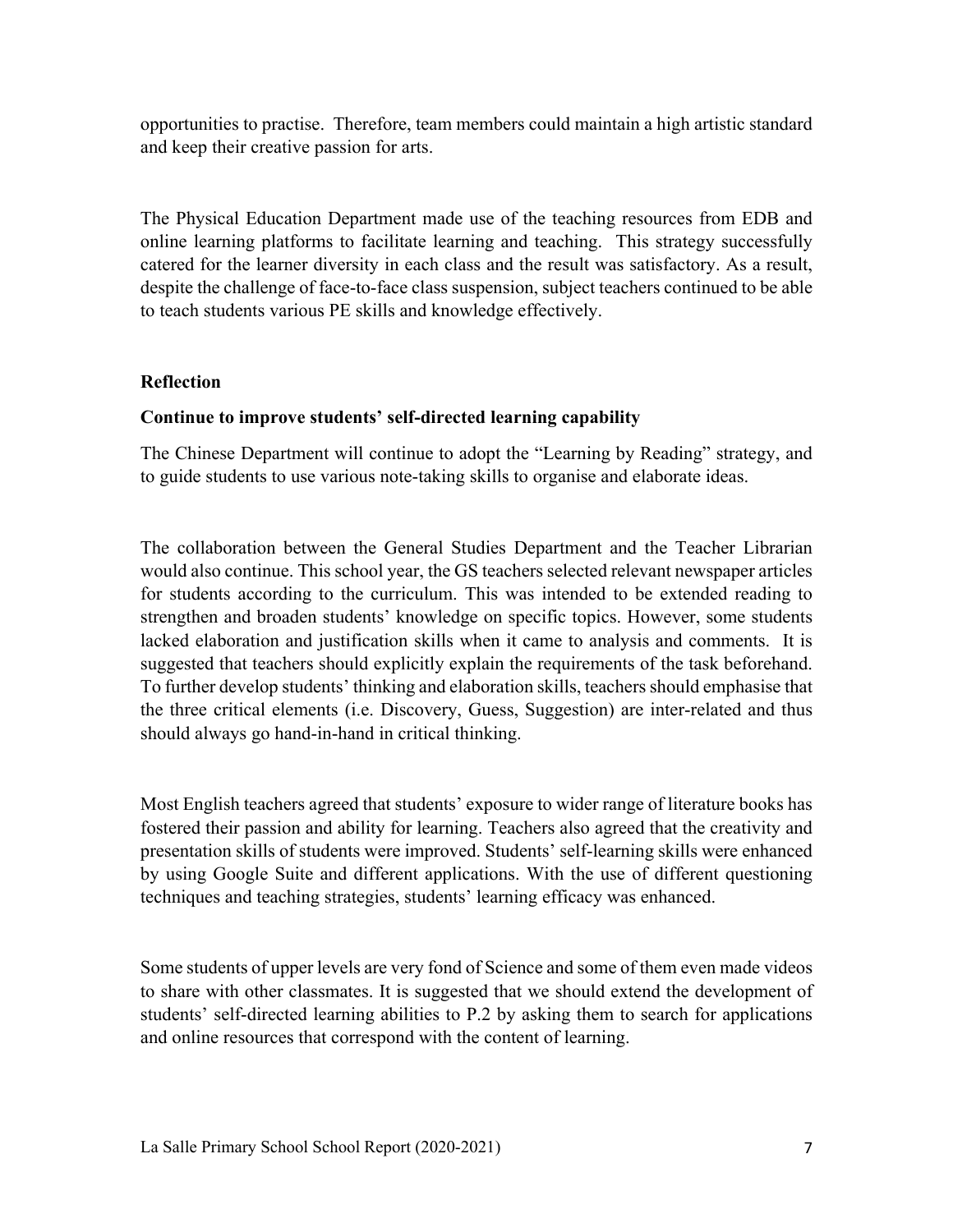#### **Continue to promote 'Reading to learn'**

Students showed extraordinary interests in history topics. Many students responded enthusiastically by participating in the history reading scheme and returning their history reading record to the School. Due to the pandemic, this reading scheme was limited to sharing between students and their parents at home. It is suggested that the School can continue the scheme next school year and encourage students to share their reading and afterthoughts with schoolmates so as to foster a reading culture among peers in school.

The Chapel was not open to the students this school year. As a result, the regular Bible storytelling and book recommendation sessions could not be held at the venue. If the COVID-19 prevention measures persist in the near future, it is suggested that similar religious sharing activities can be conducted during the morning assembly through the School's PA system.

The Chinese Department will continue to promote Chinese book reading at the junior levels. It is expected that this could arouse students' interests in reading Chinese books. The Mathematics Department and the General Studies Department will continue to collaborate with Teacher Librarian to promote Chinese history books and Maths-related book reading.

#### **To enhance STREAM-related learning opportunities**

Cross-curricular collaborations and hands-on maker projects will continue next school year. The goal is to strengthen students' capability to integrate and apply their knowledge and skills. The DS Department is in hope that STREAM-related extra-curricular activities and open contests, which were cancelled due to the pandemic, could be resumed next year.

The majority of Maths subject teachers concurred with the conclusion that hands-on maker projects and activities could facilitate the development of STREAM education in school. Thus, it is suggested that such activities should continue and even be conducted in all levels in the next school year. Videos clips and the works made by students could be compiled and showcased on the School's digital signage.

This year, a post-exam activity of Elementary Aviation Trial Training Programme for P.4- 6 was held in school to introduce the aviation science and the basic flying skills using a flight simulator. Students were enthusiastic and the School hopes that the programme can continue next year.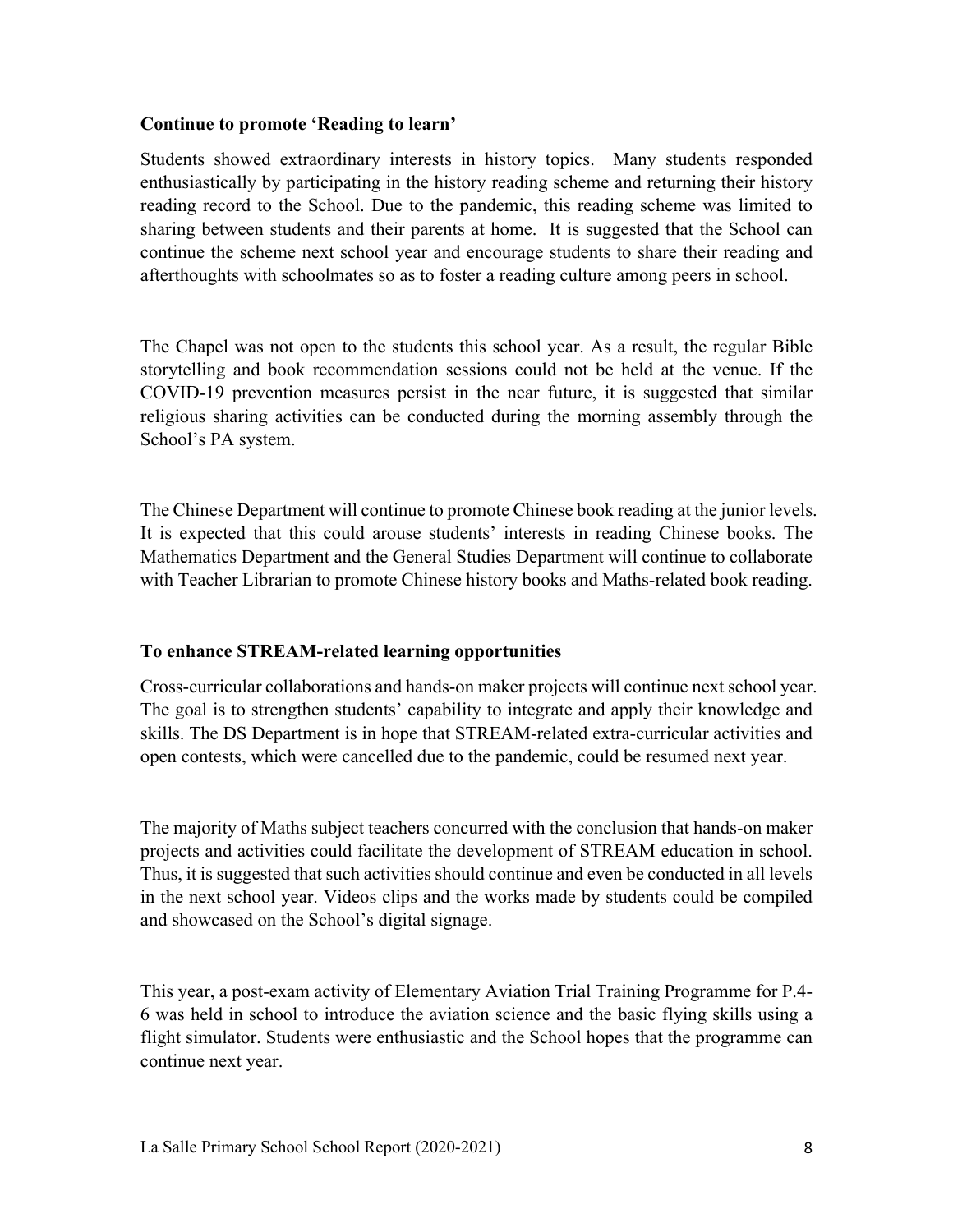#### **To use multi-media tools and eLearning platforms to foster creativity, critical thinking, collaboration and communication**

The extensive use of eLearning tools for online classes this year had improved students' IT proficiency in leaps and bounds. All subject departments had reached the consensus that the use of eLearning technology should be further enhanced next year. For instance, Flipped Classroom and online research activities provide students with meaningful tasks to access in-depth resources at their own pace. In addition, the eLearning platforms also enhanced teacher-student interactions after class, providing a new means for sharing and homework submission.

P.2-6 Science projects were conducted during the face-to-face class suspension. Although most students were able to use the IT skills they acquired in DS lessons (e.g. Google Doc, Google Sheet, Google Slides) to complete the projects, some occasionally required individual support when unforeseen internet connection or other technical issues arose. It is suggested that teachers should encourage students to use Google Classroom frequently as a sharing and discussion platform.

The Music Department also had measures to ensure that learning was not suspended during the pandemic. Self-directed learning resources and links to videotaped concerts were uploaded to Google Classroom. Students were encouraged to upload their self-made music instrument performance videos to share with classmates. Students' response was positive, and they demonstrated tremendous efforts and enthusiasm in completing the tasks. It is suggested that such online activities should continue next year.

In addition, most Maths teachers agreed that the use of tablets in classroom was a selfmotivating learning experience for students to construct knowledge of their own. Due to the COVID pandemic, students were prohibited from using the School's tablets for class activities. As a result, those eLearning activities were limited to demonstration conducted by teachers instead. The Maths teachers would try to look for more Maths eLearning applications that would be suitable for inquiry-based learning activities and provide students more opportunities to use the tablets in class.

#### **Looking ahead**

The pandemic has been a challenge for education in general. Face-to-face classes were reduced and replaced by online lessons. The amount and variety of class activities were reduced due to the health protection measures. Life-wide learning activities were also limited. This affected the School's original target of identifying and coaching the best while providing early support to students with special education needs. Looking ahead, the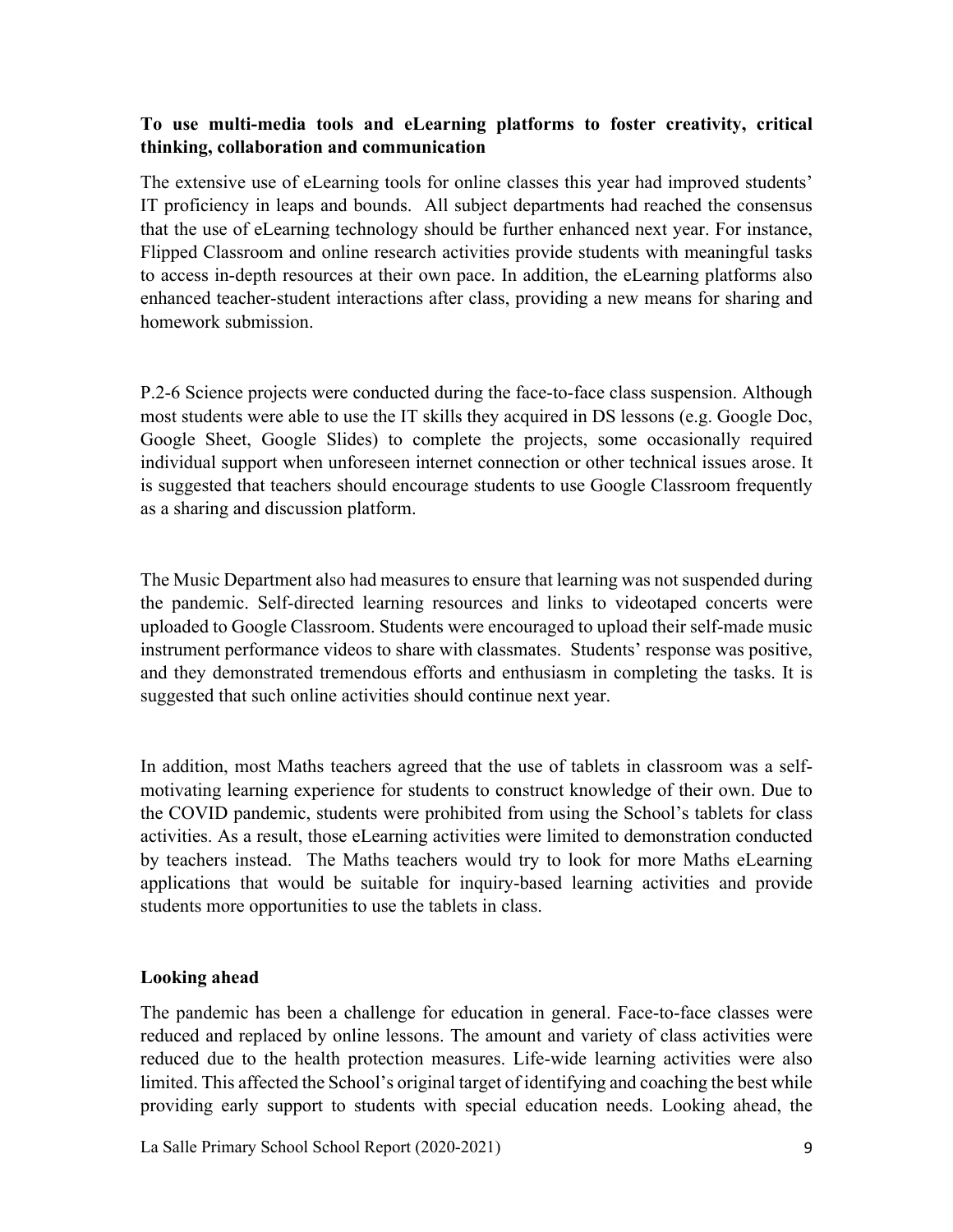School remains in high hopes that normal schooling in Hong Kong will resume soon. At the same time, the School will keep abreast of new developments and constantly review the curriculum in a flexible manner. In short, a whole school effort will be needed to provide a great variety of learning experiences to students in order to cultivate students' generic skills, facilitate inter-disciplinary collaboration, strengthen the application of IT technology in education. The ultimate goal is to cater for learner diversity and empower every student to be ready for challenges and opportunities in the 21<sup>st</sup> century.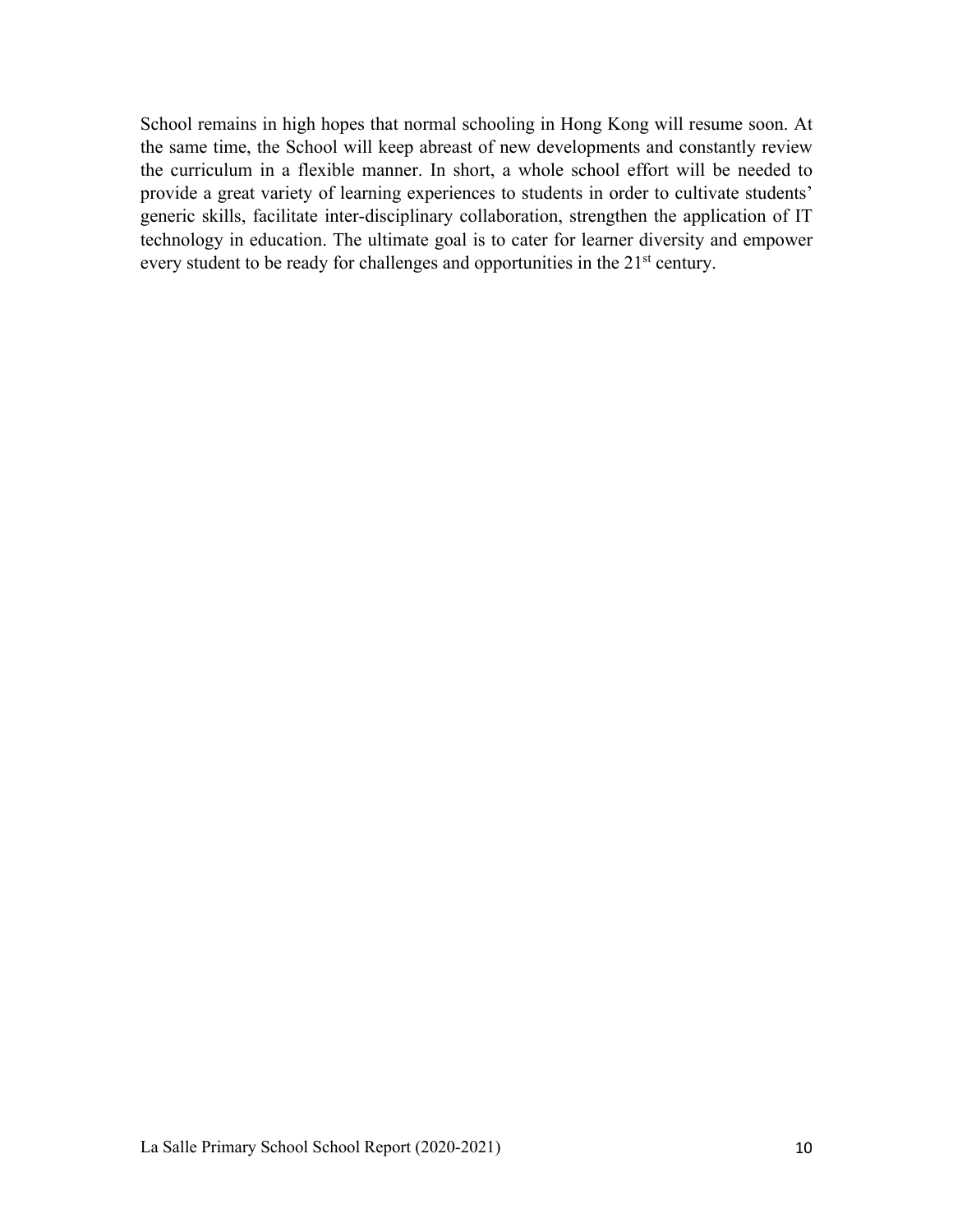## **Major Concern 2: To engage in collective inquiry and sharing to improve learning and teaching efficacy**

#### **Achievements**

To encourage collective inquiry and sharing, a wide range of teaching and learning activities were designed and implemented across subjects with the collaboration between the teaching staff as well as students, who were all able to benefit from the resulting synergy, which did not only allow teachers to flourish professionally and students academically, but also solidify the bond and brought the School closer as one.

#### **Inquiry-based learning and collaborative culture among students**

With an aim to stimulate inquiry-based learning and foster a collaborative culture among students, teachers of various subjects frequently conducted lesson preparation together to devise the best-suited syllabus and pedagogy along the academic year.

In Chinese, P.4 to P.6 students were arranged to upload audio files of their speaking practice to the electronic platform for in-class appreciation and constructive feedback from peers as well as the teachers to enhance their performance.

In General Studies, a total of four meetings were held during the second and third terms for collaborative lesson planning to discuss appropriate teaching strategies and activities. To help students gain in-depth understanding and enhance learning efficacy, teachers also utilised resources provided by the publisher, such as "Flipped Classroom" and "Discover the Districts", as well as other informative media like ETV and the Internet, to facilitate students' lesson preparation and consolidation after class.

In Music, most students managed to self-study by means of the eLearning platforms Google Classrooms to widen their musical knowledge and boost learning efficiency. Some students even shared video clips of their instrument performance on Google Classroom, where classmates would give praises and encouragement, reinforcing an online collaborative culture. Both independent learning capabilities and communication among students were highly facilitated.

La Salle Primary School School Report (2020-2021) 11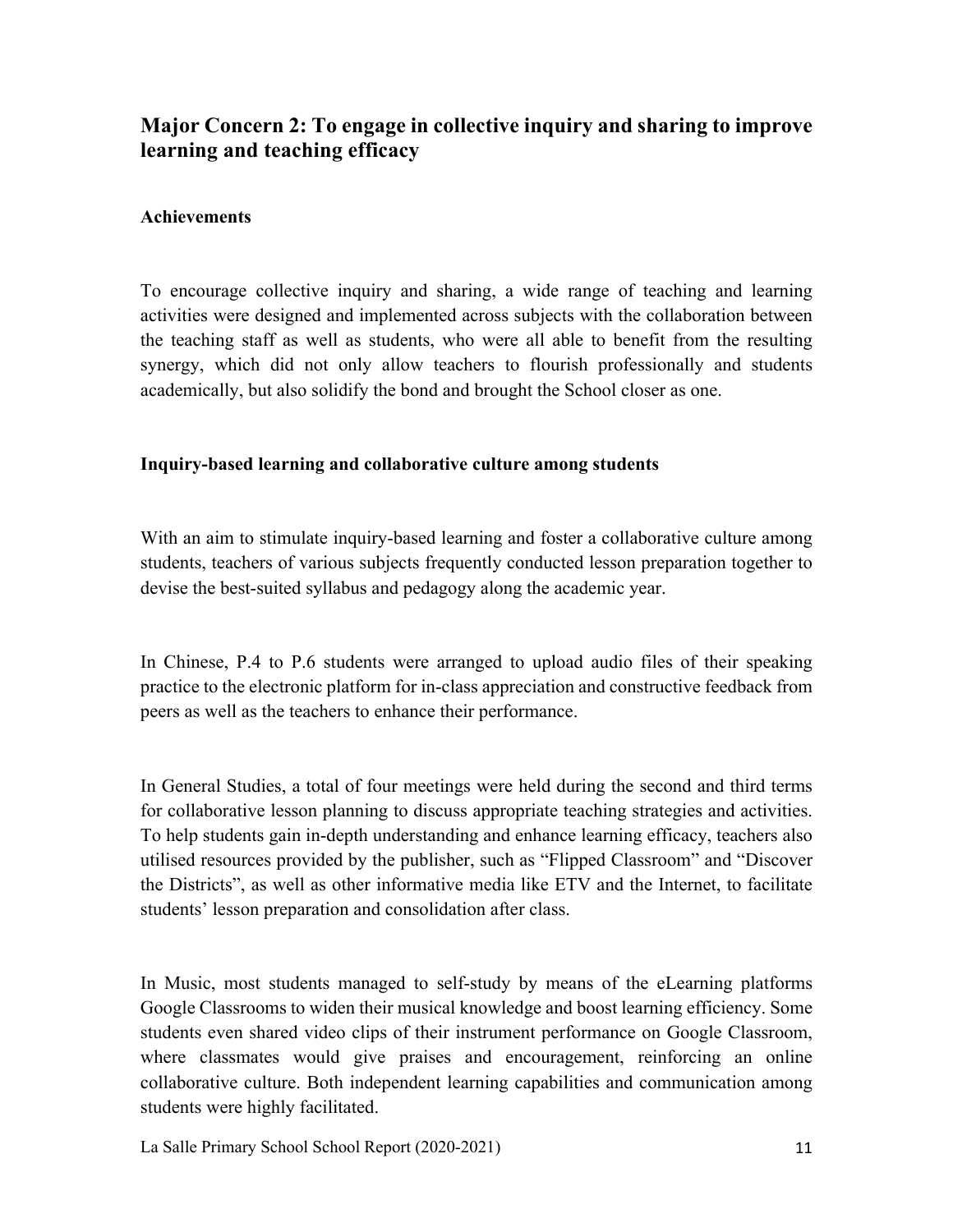In Digital Studies, the collaborative learning mode of "small teachers" was adopted to establish a learning community, in which students with diverse capabilities were able to complement each other and foster a caring culture. Students with the role of "small teachers" engaged themselves proactively, developing their leadership skills and sense of responsibility.

In Religious Knowledge, five minutes were spent at the beginning of every lesson on recapturing the highlights of the previous lesson. This also gave students a chance to reflect upon and share their life experiences. Most of the students were eager to share their experiences with their classmates during the lessons.

To promote "reading to learn" and enhance STREAM-related learning opportunities, theme-based exploration activities were implemented across Free Reading and Science, enabling students to apply reading strategies to construct knowledge. In this collaboration, the Teacher Librarian introduced books about micro:bit to senior students so that they could write micro:bit programmes and work on exploration activities in Science lessons. The Teacher Librarian also trained 36 senior students as Student Librarians to assist in the borrowing service of Home Reading books. As for junior students, 24 Reading Ambassadors were trained to help with affairs in the library during Free Reading lessons and lead their classmates in the participation in a range of reading activities, where students were also encouraged to write simple book reviews and recommend books to the class in an effort to establish professional learning communities.

#### **Collaborative culture and professional development among teachers**

Co-planning sessions and panel meetings enhanced professional communication and successfully cultivated a collaborative culture among teachers of all subjects, who were thus able to share effective teaching practices and strategies, allowing the entire teaching staff to refine their lesson structure, increasing teaching efficacy on the whole.

For English, good practices were shared and promoted in teaching P.1 and P.6 literature through collaborative lesson planning. Through co-planning,  $21<sup>st</sup>$  century skills were incorporated into everyday teaching and learning in all levels.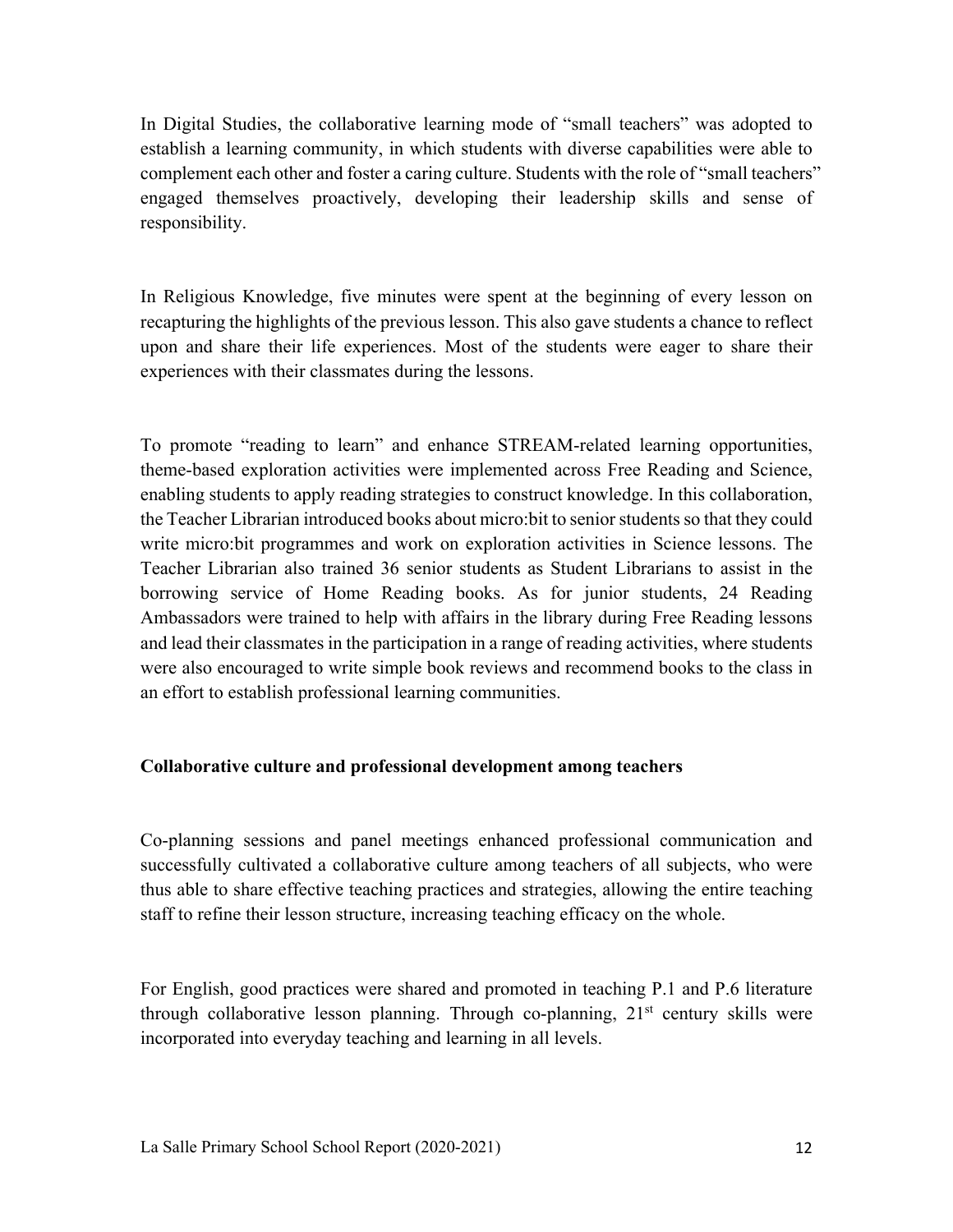For Mathematics, teachers of all levels frequently planned lessons together with the aims to discuss how to promote reading Mathematics-related topics among students, integrate information technology into classrooms, arrange activities for students to learn by doing, etc. This year, a new syllabus was implemented in P.1, P.2 and P.4. Moreover, the medium of instuction and textbooks used in P.1 were all switched to English. The time and frequency of collaborative lesson planning therefore increased by a fair amount.

For both General Studies and Science, new textbooks were used this year. Co-planning sessions were held regularly so as to share, review and adopt the best teaching practices and strategies.

For Physical Education, lessons were also planned in a collaborative effort. This facilitated communication between teachers and allowed teachers to gain deeper insight into effective teaching skills of various sports.

For Free Reading, the Teacher Librarian collaborated with different departments to achieve cross-subject teaching. For example, "Co-teaching Programme" was implemented with the Chinese Department, "Literature Corner" was set up in the library with the English Department to provide students with high-quality books in English literature, "Pi-Day" was held with the Mathematics Department, and teaching materials were devised with the General Studies Department to help students acquire and hone news-reading skills. Students were also arranged to take part in a Chinese history-learning programme organised by Endeavour Education Centre Limited, in which the library enriched its resources in Chinese culture and history to encourage students to read more about such topics. Furthermore, the Teacher Librarian collaborated with the social workers to set up "Teaching Resources Corner", providing parents and teachers with suitable books to facilitate students' learning.

For Personal Growth Education, most teachers agreed that panel meetings and level meetings strengthened communication between the panel heads, social workers and teachers so the curriculum structure and content could be reviewed in a collaborative effort, which deepened teachers' knowledge of the syllabus and boosted teaching efficacy.

With professional development among teachers in mind, staff meetings, staff workshops and training sessions were organised throughout the year, resulting in enhanced professional sharing.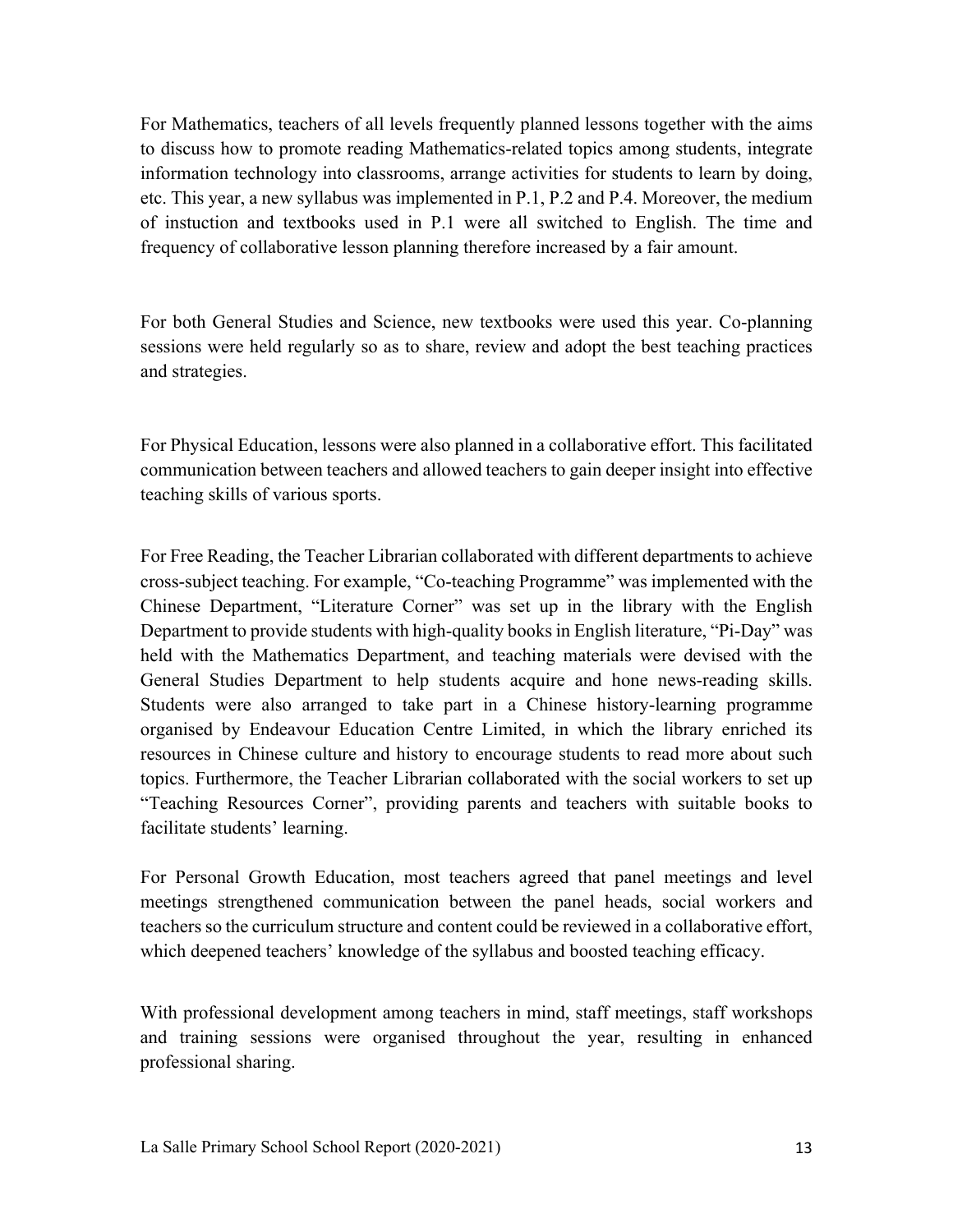To suit the needs of the curriculum, different types of workshops were held to strengthen the professional capacity of teachers. Workshops organised by the Digital Studies Department included 3D Pen, Laser cutting, Robot Temi, ioT, 3D printing and Micro:bit; for the Visual Arts Department, "Printing Workshop" was organised; the Counselling Team collaborated with the Student Support Team to arrange "Fostering Psychological Well-being through Mindfulness", helping teachers to acquire techniques to recognise issues in student behaviour and emotions, and to relieve stress.

In Putonghua, new textbooks were used this year. The Department Head encouraged subject teachers to participate in the "Online Teaching Resources" briefing session organised by the publisher and invited the publisher to our School to talk about methods and strategies in using eLearning platforms and teaching software, all of which greatly benefited the teachers.

By holding meetings from time to time, the Counselling Team solidified the consensus of teachers implementing school-wide counselling work and helped teachers to acquire techniques to recognise and handle issues in student behaviour. The social workers also held follow-up meetings with class teachers and subject teachers for referral cases, allowing teachers to gain deeper understanding of the core problem and hone intervention techniques so as to raise counselling efficacy.

#### **Reflection**

#### **Inquiry-based learning and collaborative culture among students**

For Chinese, students were required to submit audio files of their speaking exercises through the online platform for teachers to better understand their speaking performance so that feedback could be given accordingly during class, enhancing teaching efficacy.

Due to the pandemic situation, student group creation activities of Music and group learning activities of Digital Studies were cancelled. The activities organised by Discipline Team, Counselling Team, Personal Growth Education, Library and Student Support Team had also been cancelled. It is recommended that arrangements be made in the coming year to strengthen cooperation with other subjects and teams. The workshops and seminars arranged by Discipline and Counselling Teams were held online instead. It is recommended to arrange face-to-face communication as far as possible under safe conditions in the coming year.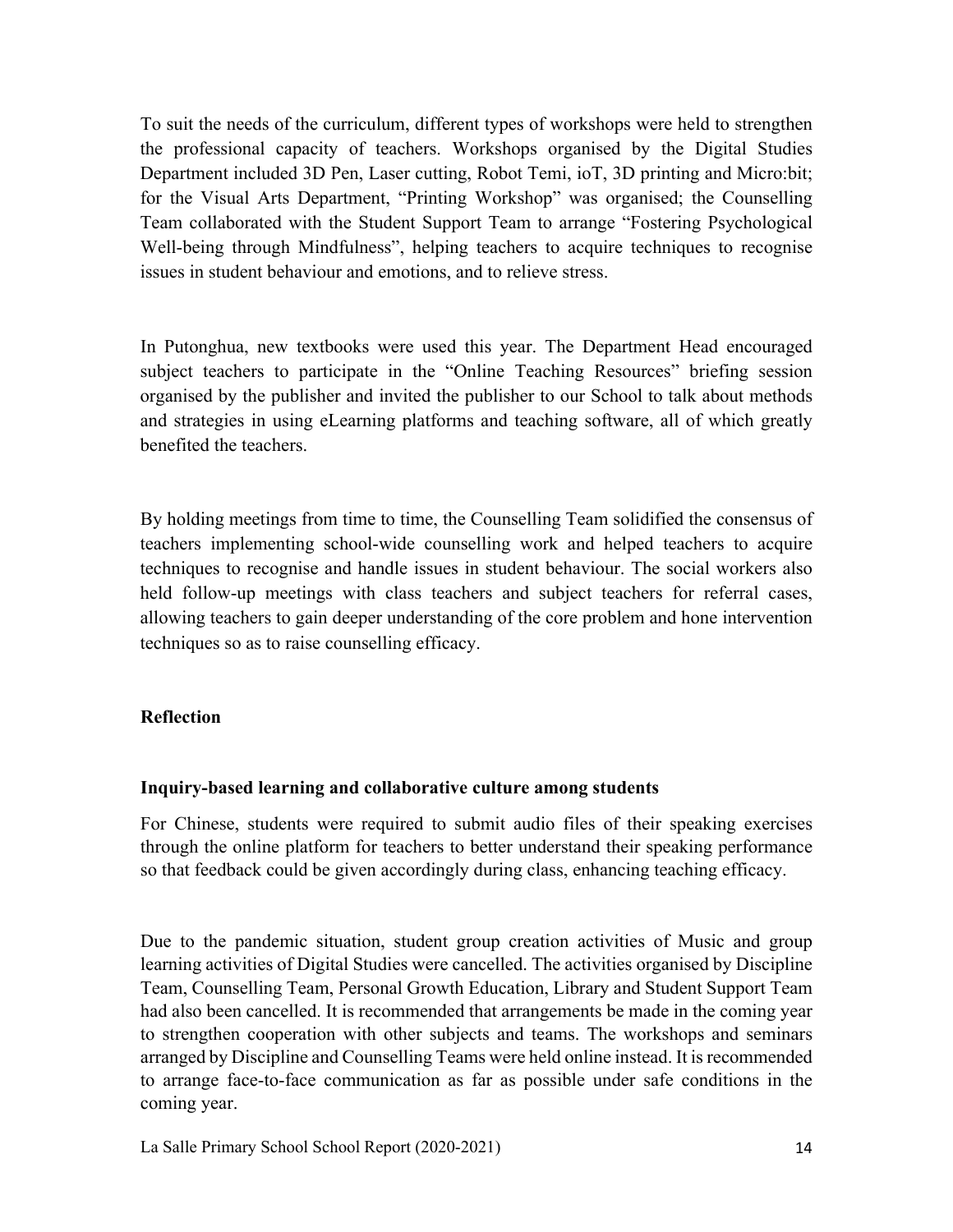For Digital Studies, Small Teacher Programme should continue to be implemented to enhance collaborative culture.

For Religious Knowledge, setting aside 5 minutes in each lesson for reviewing had a great effect. Students could learn a lot from the "Ten Commandments".

The Teacher Librarian cooperated with different subjects had enhanced students' learning and reading motivation. Most student librarians and reading ambassadors could accumulate experience from the service and improve their leadership skills.

#### **Collaborative culture and professional development among teachers**

Most teachers agreed that teaching efficacy was enhanced through co-planning meetings among teachers.

The Chinese Department encouraged teachers to continue to share their experiences and strategies in using e-learning platforms or software in panel and level meetings in the hope of building a professional learning community.

For English, teachers agreed that teaching effectiveness in Primary 1 and Primary 6 Literature lessons could be enhanced through collaborative lesson planning. Moreover 21<sup>st</sup> Century skills such as communicative skills and creativity were discussed during Primary 1 to 6 co-planning meetings.

For Mathematics, teachers agreed that collaborative lesson planning, professional sharing and workshops of the new curriculum contributed to the enhancement of professional development and collaborative culture among teachers. In the coming year, Primary 1 and 2 Mathematics will be taught in English, and a new curriculum will be introduced in Primary 3 to 5. Teachers agreed that they need to continue to strengthen collaborative lesson planning and professional sharing and arrange more group activities to improve learning and teaching effectiveness.

With the introduction of the new Science, General Studies and Putonghua textbooks, more co-planning sessions were held regularly in this academic year. Most teachers agreed that the co-planning sessions allowed them to share their teaching experiences and helped to improve learning and teaching efficacy.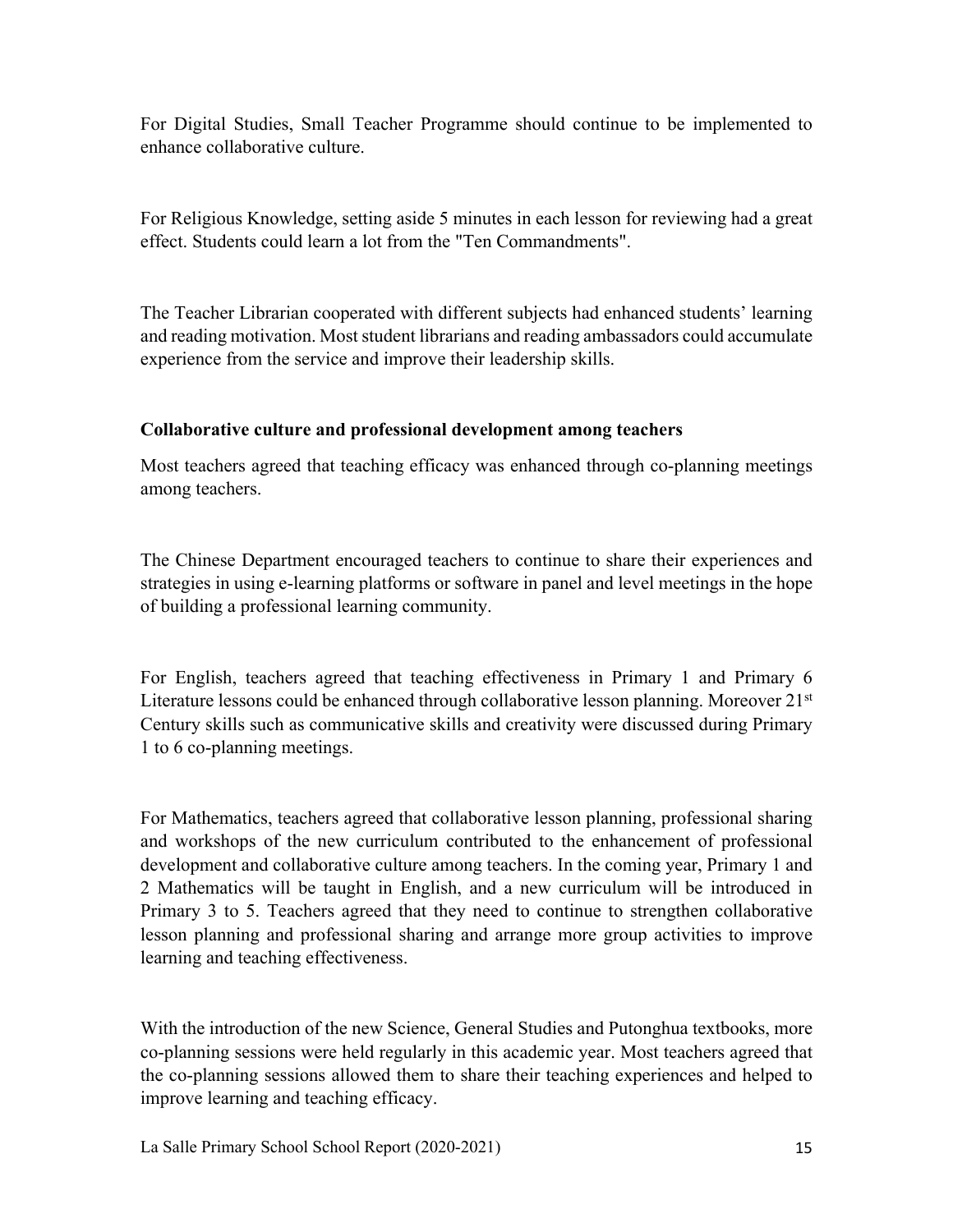General Studies' teachers recommended that they should focus on high-level discussion activities and share more teaching resources in the future to improve learning and teaching efficacy.

Science teachers found the seminars or workshops interesting and worth joining. They are encouraged to join different seminars or workshops related to STREAM in the coming academic year.

For Putonghua, teachers found that inviting publishers to the school to share the methods and strategies of using e-learning platforms or educational software would help teachers make better use of new teaching materials.

Digital Studies Department had arranged workshops on new IT equipment and teachers agreed that the co-planning sessions could improve learning and teaching efficacy.

For Visual Arts, it is recommended that co-planning sessions should be arranged each term. Teachers in the same level will jointly revise and enrich the teaching materials to improve the effectiveness of learning and teaching.

For Physical Education, the collaboration between La Salle Primary School and La Salle College was suspended this year. However, our teachers will continue to communicate with the teachers in La Salle College and have more collaboration with them. Teachers are encouraged to participate in thematic seminars or workshops related to curriculum development.

To effectively take care of teachers' mental health, the Discipline and Counselling Teams will consider providing teachers with more counselling information in the coming year. It is recommended that arrangements should be made to strengthen teachers' support in dealing with student problems.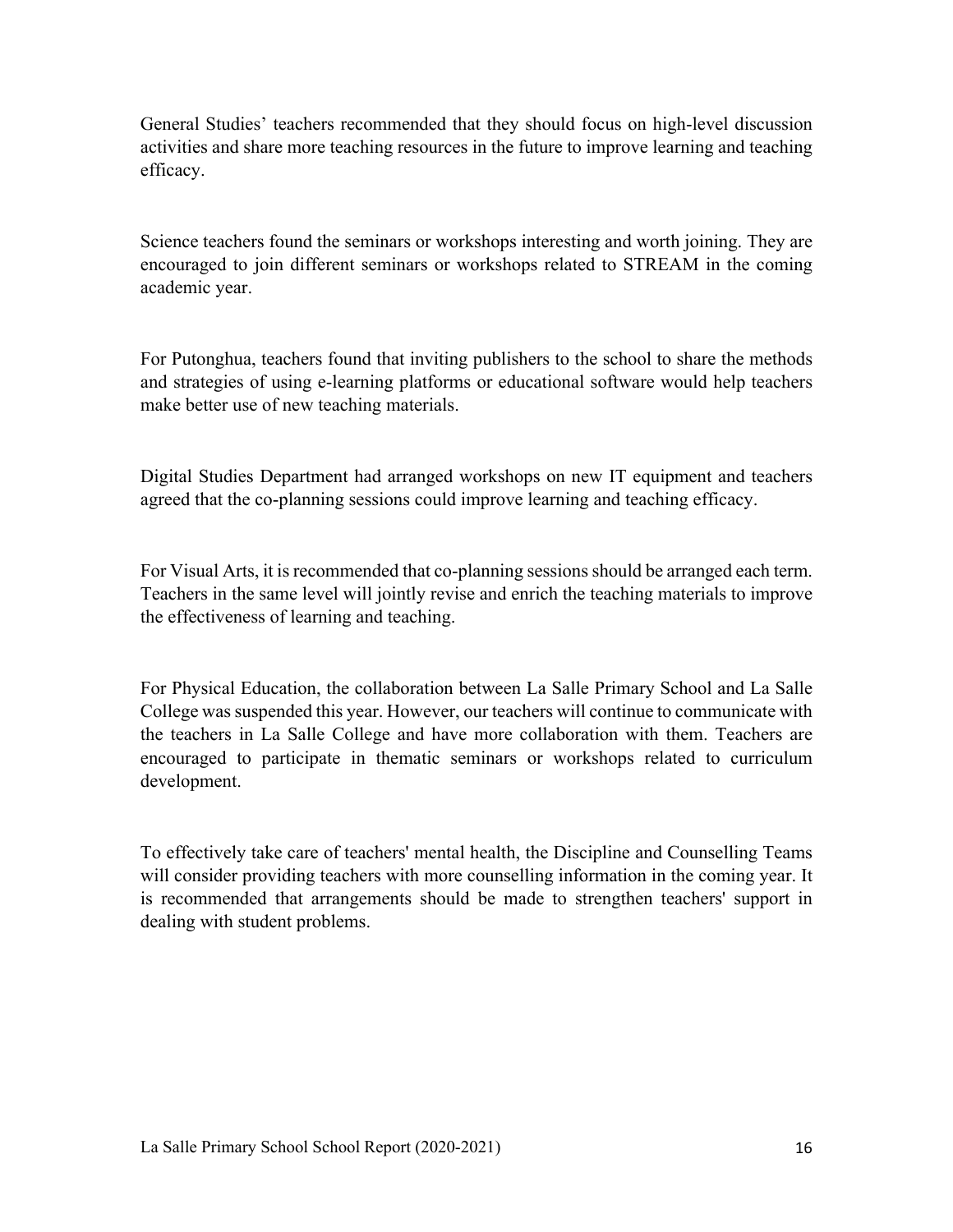## **Major Concern 3: To nurture our boys to become 'bona fide' Lasallians**

#### **Achievements**

To encourage our students to develop as "bona fide" Lasallians, school-based learning programmes were organised, teaching our students to have good manners.

#### **Setting up classroom rules**

To develop students' initiative, self-discipline and positive characters, classroom rules were posted in classrooms at the beginning of the school year. Established with input from both teachers and students, the rules were set based on mutual trust and respect, as well as showing love and care for each other.

#### **Good Student Award Scheme**

The theme of the Good Student Award Scheme was 'Respect'. In each stage, certificates and badges were presented to the students who always showed respect to others as a token of recognition and encouragement.

The champion of each class was awarded a badge along with a certificate this year. Students responded enthusiastically, making the Scheme's overall execution a success. Most teachers agreed that the Good Student Award Scheme had effectively strengthened the students' positive behaviour and increased their learning motivation. Therefore, the School will continue to run the Scheme in the coming year.

#### **Big Brother Scheme**

The Big Bother Scheme started from November 2021. Eighteen P.6 students were on duty during the second recess, assisting P.1 students in tidying up their school uniform and belongings, and taking care of those P.1 students with weaker self-care and social skills.

#### **Personal Growth Education**

The school-based Personal Growth Education (PGE) covered four key areas: Personal, Social, Academic and Career, to cater for the developmental needs of all students.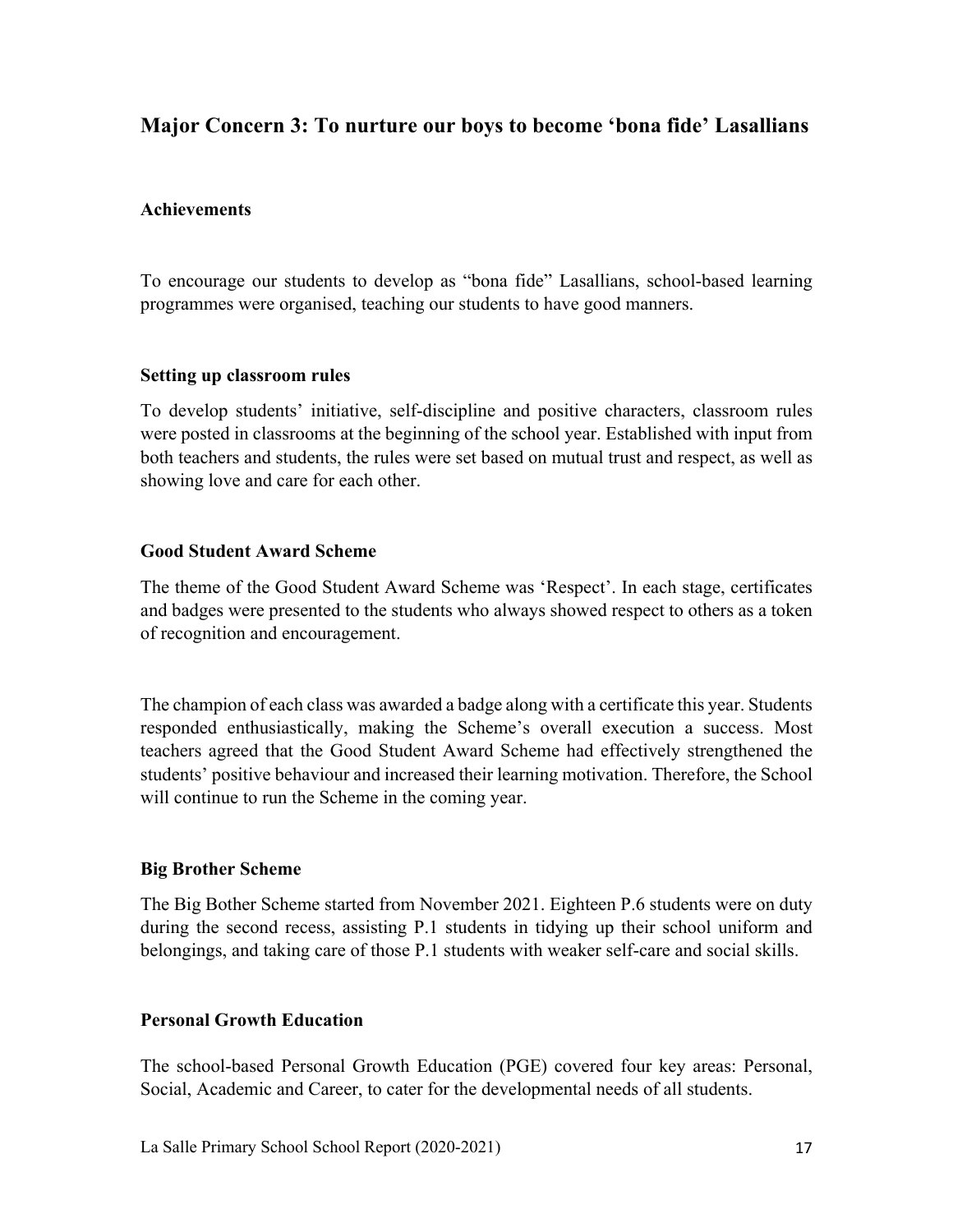Most class teachers reported that students actively participated in class discussions in a relaxed learning atmosphere. They also agreed that the PGE lessons effectively helped students to explore their potentials, build up good interpersonal relationships and cultivate their positive attitudes towards work and learning.

#### **Reflection**

#### **Setting up classroom rules**

A more comprehensive and viable reward and punishment system based on the classroom rules is recommended to remind and encourage students to be always self-disciplined.

#### **Good Student Award Scheme**

The scheme was launched in October 2021 and the implementation period of the first stage was relatively short. In the coming year, the Good Students Award Scheme will be launched in mid-September, and the booklets will be printed during the summer holidays.

#### **Big Brother Scheme**

The Big Brother Scheme promoted the caring culture within the school, and it also helped P.1 students to adapt smoothly to their primary school life.

In order to strengthen the communication and bonding between the Big Brothers and the P.1 students, it is recommended to organise more theme-based activities such as playing games in the game room and telling bible stories in the chapel during recesses in the coming year.

#### **Personal Growth Education**

The school-based teaching materials have been used for many years. It is recommended that consideration be given to replacing them with a new set of materials from a suitable publisher.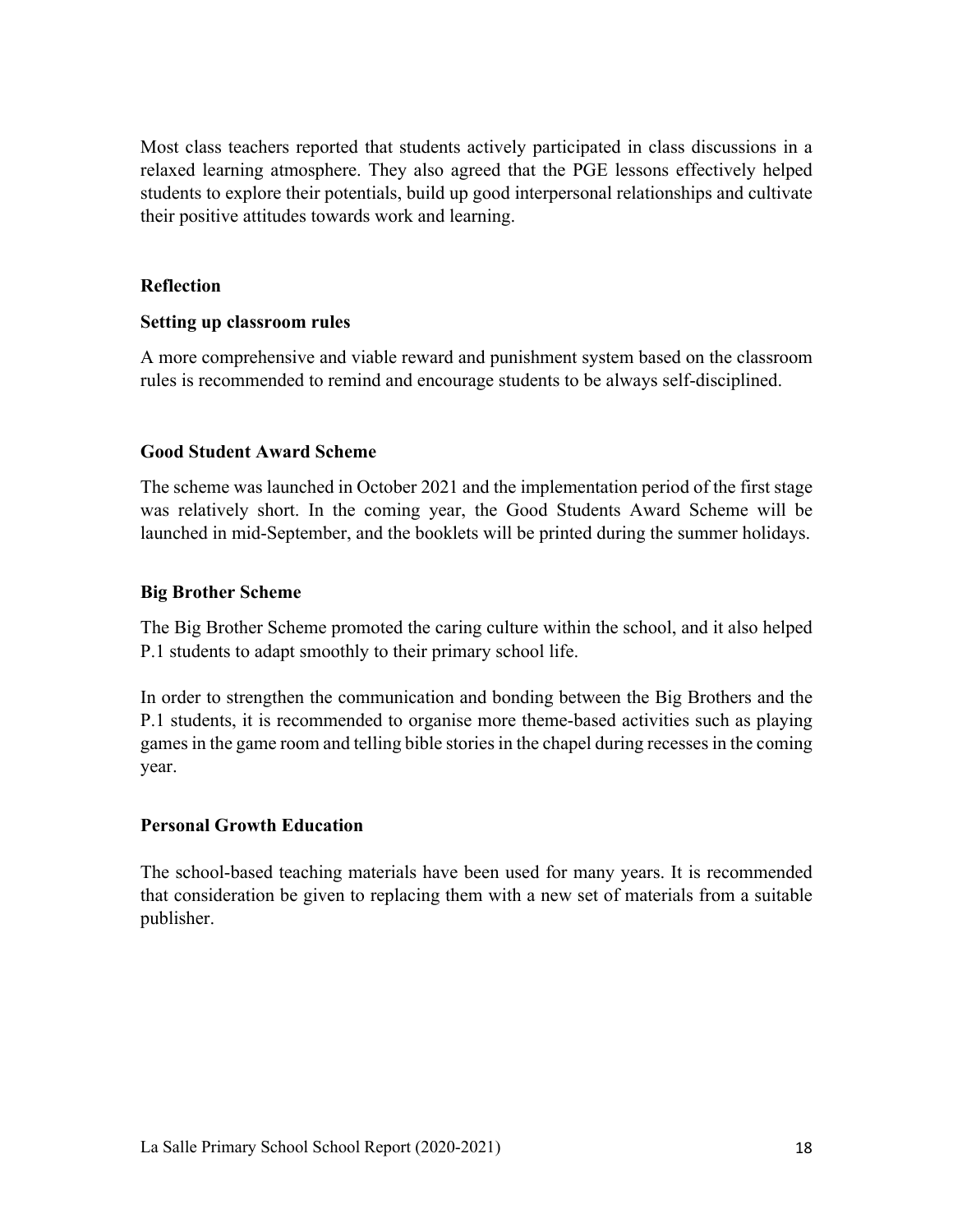## **Our Learning and Teaching**

## **Moral, Civic and National Education**

Moral, Civic and National Education is an essential element of whole-person education. It aims at cultivating students' positive values and attitudes, and a strong national identity among the students through the school curriculum and the provision of diversified learning experiences.

Our school not only adopts a number of permanent programmes, including the "Good Student Award Scheme" and "Big Brother Scheme", but also uses a diversified service team to cultivate students' sentiments of caring for themselves and serving others.

In addition, the school organised activities such as the display of the national flag and the regional flag, and playing and singing of the national anthem on National Day of the People's Republic of China, National Security Education Day, National Security Education Day and Hong Kong Special Administrative Region Establishment Day. The teacher-incharge explained the importance of National Security Education Day in the morning assembly and information of the National Security Education Day was put on school bulletin boards. Students are asked to participate in the 2020 National Constitution Day Online Competition and 2021 National Security Education Day Online Competition which enhanced their national identity and sense of belonging to the motherland.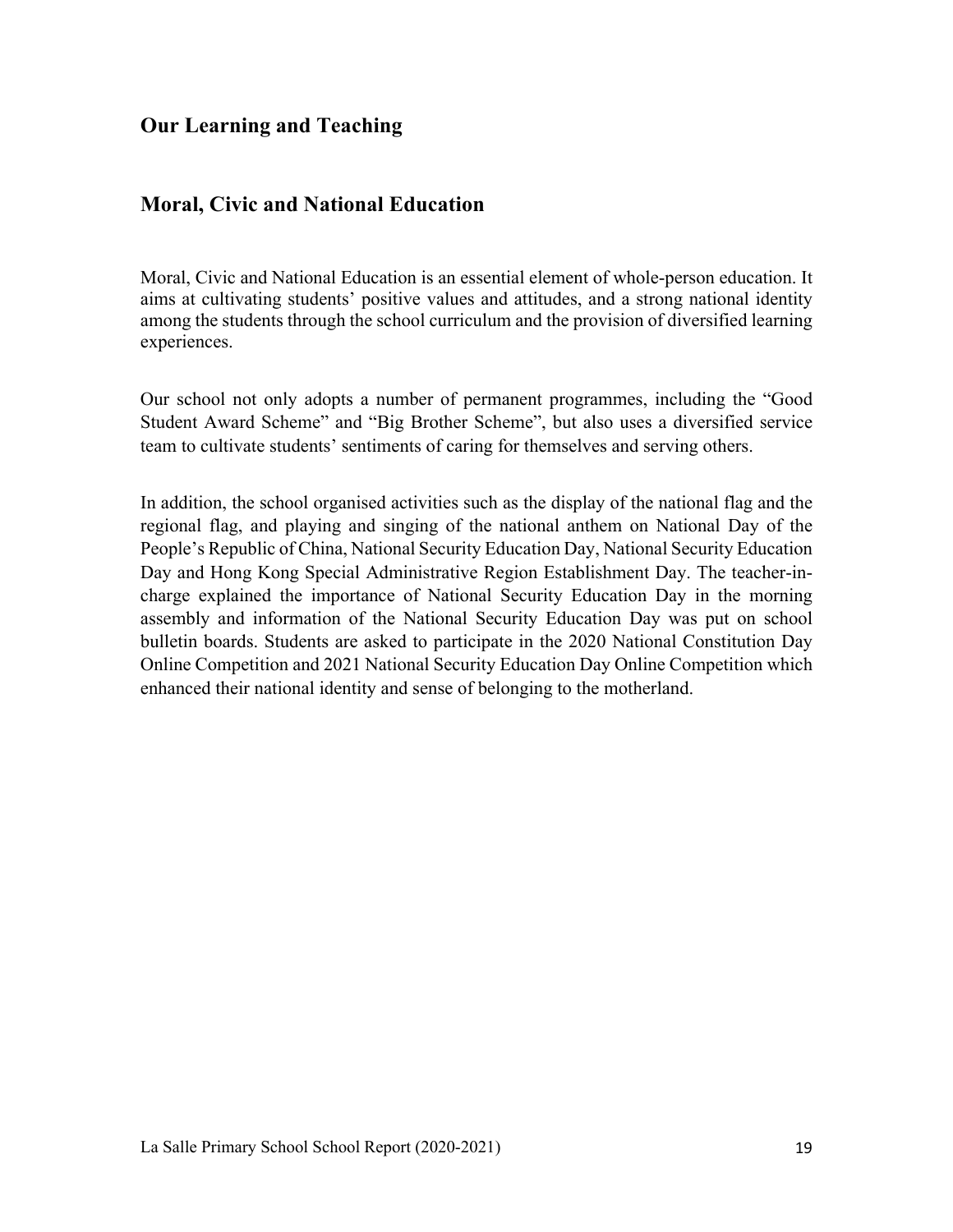## **Reading to Learn**

With the theme "Reading to Learn", our School Library rolled out a series of activities to encourage students to read more and cultivate a reading atmosphere in the campus.

The School Library collaborated with other teams and subject departments to bring an array of interesting ways to promote reading for all. They included a co-teaching programme with Chinese Language Department, an activity of "Learning Chinese culture and history" with General Studies Department, the "Pi-Day" with Mathematics Department, as well as other entertaining activities such as Lantern Riddle Games in theYear of the Ox's Reading Activity. All the activities were organised successfully. It was nice for the students to learn different knowledge by joining the storytelling sessions.

We believe that reading is beyond boundaries. The School Library made good use of the Zoom and e-Resources during class suspension to promote quality reading materials in electronic format and the use of technology in enhancing students' reading experience. Moreover, the Teacher Librarian shared how reading influences her life through video clips which have been uploaded to the Self-learning Zone. After the class resumption, the Teacher Librarian carried out follow-up activities during the Free Reading lessons. For instance, interactive storytelling sessions of "Sherlock Holmes" enabled students to discover the incredible benefits of reading in an interesting and exciting way.

Since reading is a key to unlock wisdom, the Teacher Librarian will continue to arouse students' interest in reading and foster the reading culture around our campus. We promise that more is yet to come to bring our students more out-of-the-box library experience.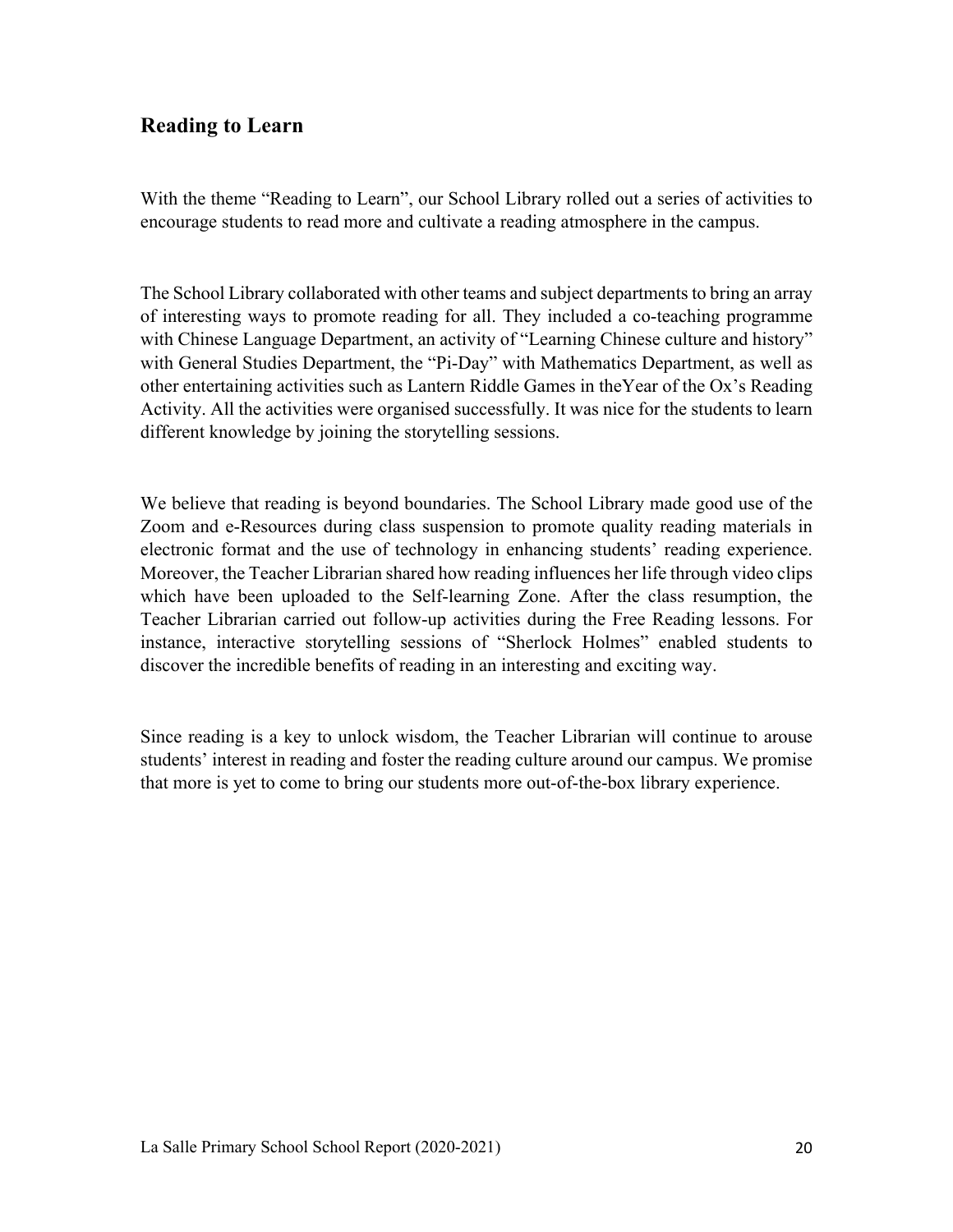## **Project Learning**

Project Learning is an effective learning strategy which helps promote self-directed learning as well as self-reflection among students. It helps them connect knowledge, skills, values and attitudes through different activities which involve other Key Tasks, such as Reading to Learn and Information Technology for Interactive Learning. Due to the class suspension, students created slideshows and presented their projects online using PowerPoint. The topics of the General Studies Project for this school year are listed below:

- P1: Happy Campus Tour
- P2: Leisure Planning
- P3: Hong Kong Attractions
- P4: World Travel
- P5: Financial Management
- P6: Global Environmental Issues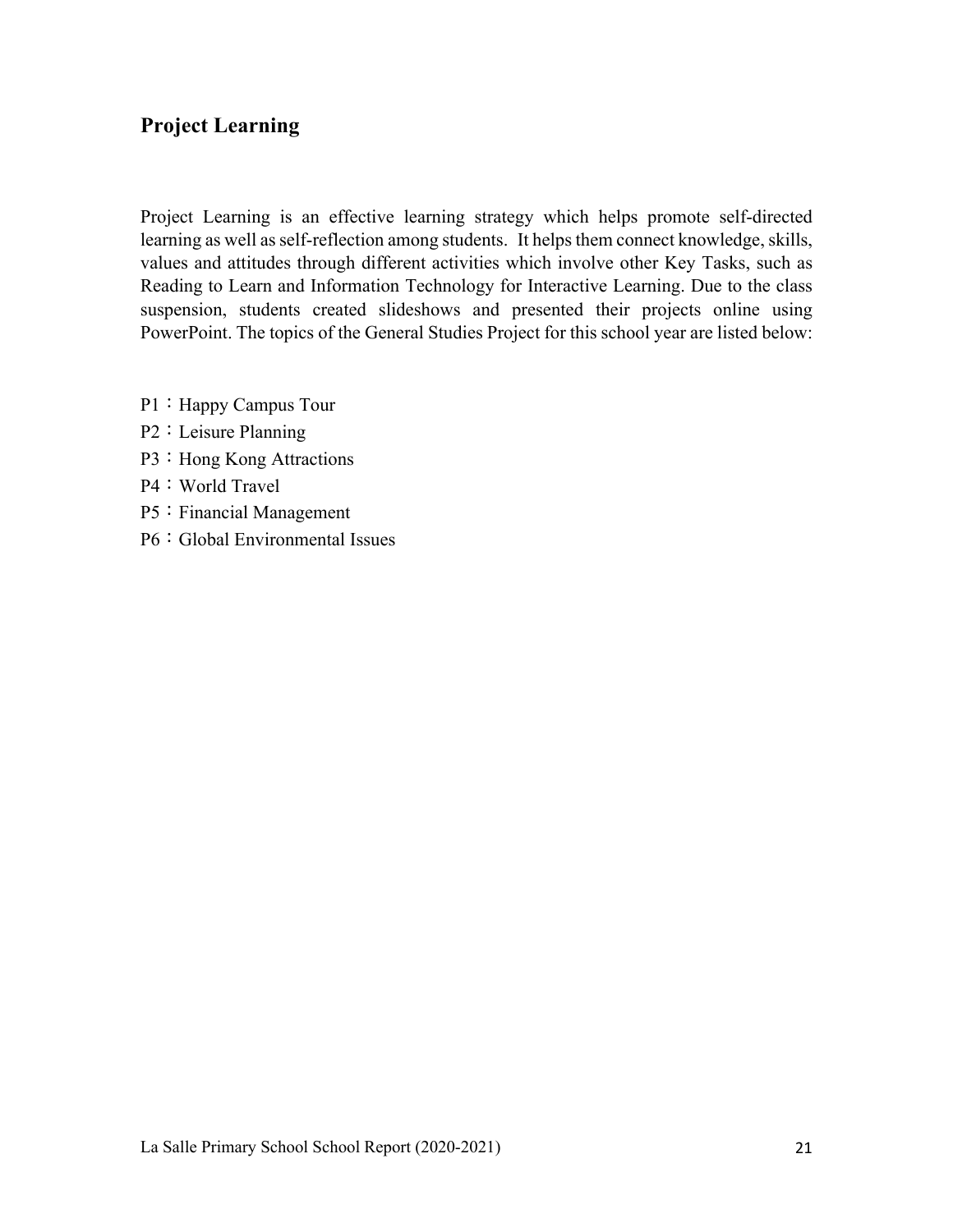## **Information Technology for Interactive Learning**

The School has two computer rooms (WOW Room and Big Bang Room), equipped with 3D printers, 3D laser cutter, unmanned aerial vehicles, IoT devices and other electronic gadgets, aiming to introduce the latest technology to our students. All classrooms, special rooms and most of the open areas have Wi-Fi access, the School has provided teachers with iPad and Laptops to allow them to engage students in interactive learning experiences on campus.

The School has adopted iBeacon technology. iBeacon technology allows LaSallePrimary Mobile App to understand the position on a micro-local scale across the campus, and deliver event e-leaflet to users based on location. LaSallePrimary Mobile App also remarks 60 LSPS icons related to our school religious background and history which allows students to learn about the history of the school in an interactive way. In addition, Digital signage device has been set up to release information about school activities and students' learning achievements.

Various e-platforms are employed to make teaching and learning interactive inside and outside the School. We have adopted Google Suite to facilitate the eLearning process. Google classroom and Google Drive are used to distribute learning materials and assignments, allowing students to conduct online discussions and cooperative learning. This would increase mobility in learning and help develop students' self-directed learning ability. In addition, teachers would use various apps to teach and exchange professional experiences with other teachers, thereby enhancing teaching effectiveness.

Our STREAM education enables students to have a broader knowledge base. The School has turned STEM education to STREAM by adding two elements, "R" for Religious Knowledge and Reading and "A" for Visual Arts. Through the cooperation of various subjects, students can learn about science, technology, mechanics, mathematics, visual arts and spirituality. Teachers in our school continue to use the G suite platform to conduct "flipped classrooms". Students can use various IT tools to prepare for classes at home, explore the learning focus and have a better understanding of the learning content.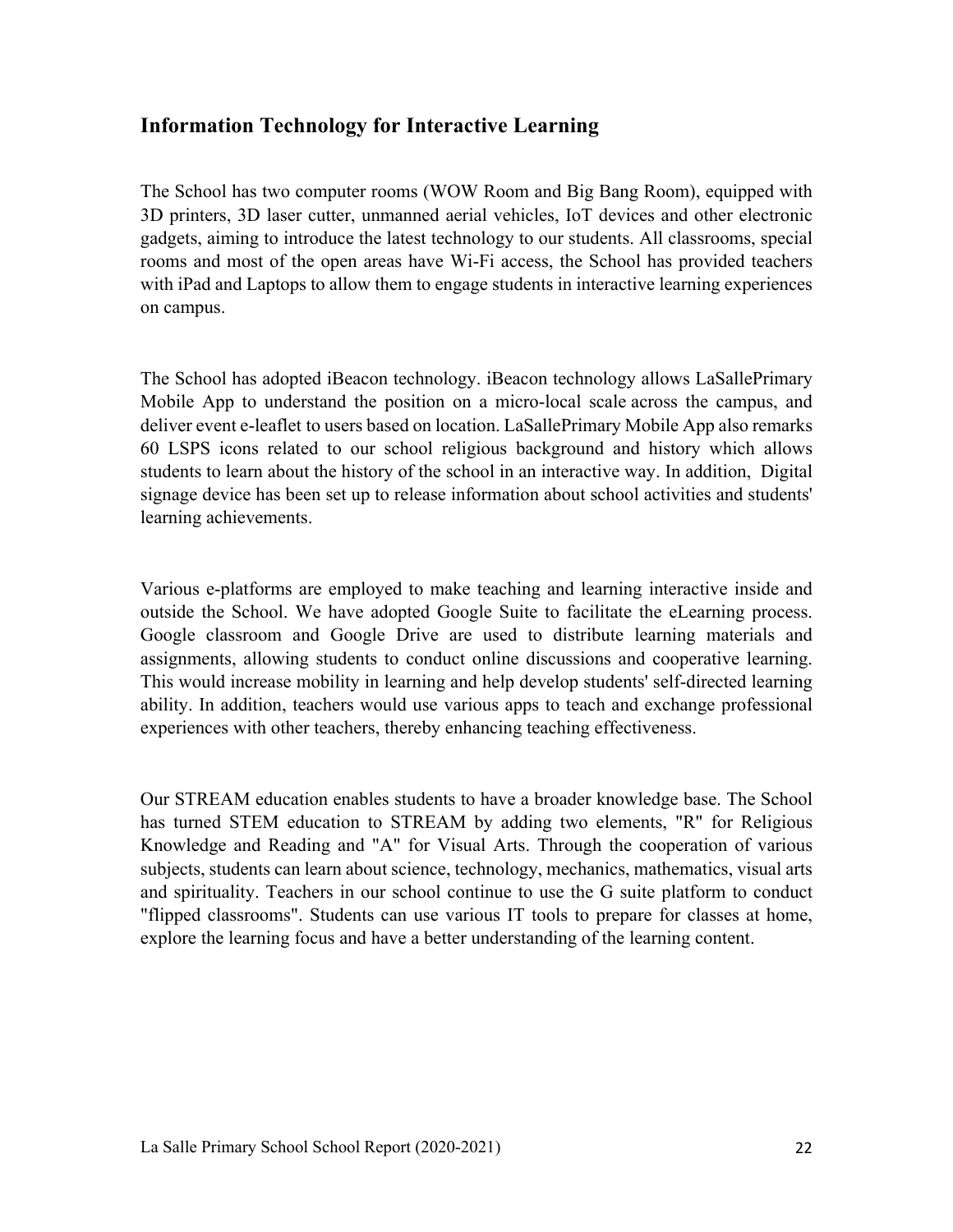## **Extracurricular Activities**

A multi-intelligence learning activity will be provided to our students every Friday during the ECA periods. Based on the classification of multi-intelligence development of the students, they will be placed into general groups or selected groups, with the aim of tapping into their interests and expertise, giving students the opportunity to try and learn different extracurricular knowledge and skills.

The selected groups are mainly for students with strong or weaker abilities, including language, mathematics, information technology training and learning support programs. The School also has arrangements for the Cub Scouts and the Grasshopper Youth Club training on Saturdays.

The general groups are aimed at the development of students in Linguistic, Logical/Mathematics, Intra & Inter personal, Music, Spatial, Bodily-kinesthetic, Natural, and Creativity & Technology.

The Parent-Teacher Association of our school organises a wide range of interest classes for students. It assists the School to help students to achieve the aims of whole-person development. Students can make good use of their spare time to participate in multiintelligence courses which enable them to develop the life-long learning capabilities.

However, due to the COVID-19, most activities were cancelled this year.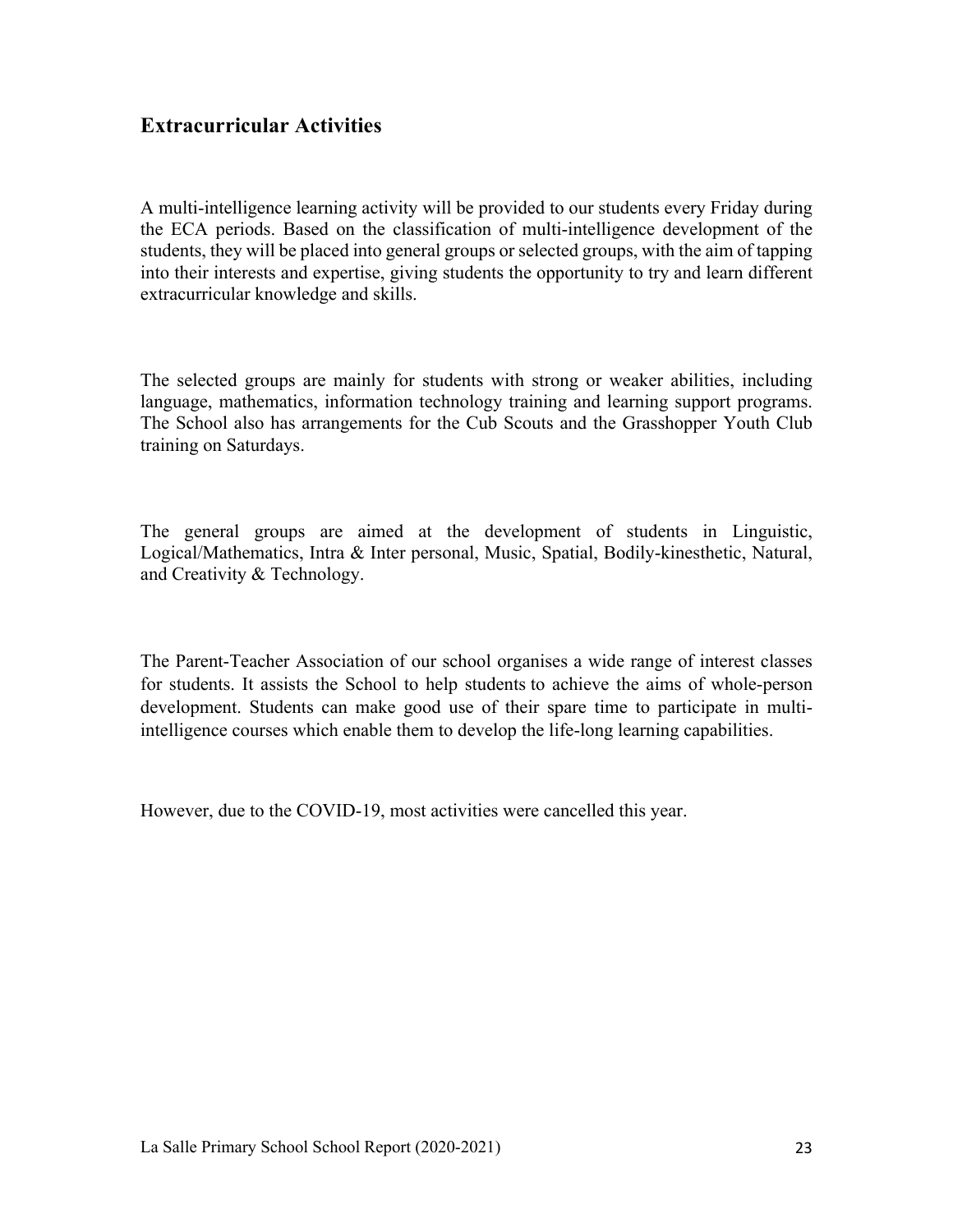## **Support for Student Development**

In catering for the developmental needs of students and student diversity, the School adopted the Comprehensive Student Guidance Service system and the Whole School Approach to Integrated Education.

To provide an accommodating learning environment for students with Special Educational Needs (SEN), two teaching assistants were employed assisting the Student Support Team. We made efforts to ensure that students with SEN were identified at the early stage and provided timely supportive measures through deploying the Learning Support Grant and the additional SEN Support Teacher (SENST) provided by EDB.

Professional assessment and training service were provided by our School-based Educational Psychologist and Speech Therapist. The Educational Psychologist also engaged in implementing and monitoring the policies on accommodation measures and crisis management.

The Counselling Team devised viable strategies and plans with a view to providing students with developmental, preventive and remedial services.

To promote a caring culture, the School participated in the 'Caring School Award Scheme 2020' organised by the Hong Kong Christian Service and was presented the "Caring School Award".

Workshops and talks for teachers, parents and students were run to enhance professional capacity of teachers in catering for students with SEN, promote parent-child communication as well as parenting skills and foster the inclusive culture among students at school.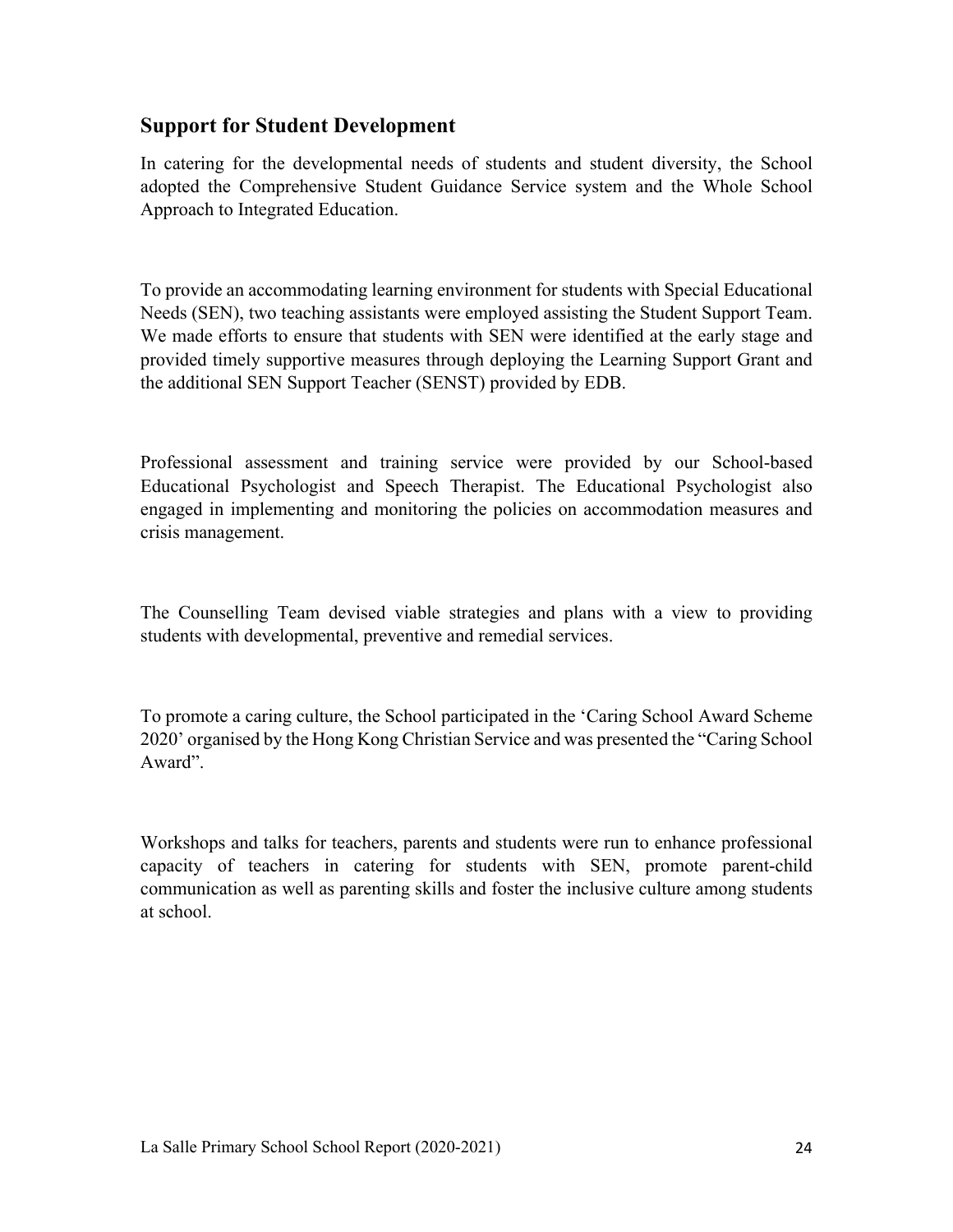#### **Support for Students**

- To help our P.1 students fit in with the new school environment, the Counselling Team launched the 'Big Brother Scheme'. Starting from November 2020, eighteen P.6 'Big brothers' were on duty during the second recess, assisting P.1 students in tidying up their school uniform and belongings, and taking care of those P.1 students with weaker self-care and social skills. The Scheme effectively promoted the caring culture within the school. Besides helping P.1 students adapt smoothly to their primary school life, it also helped nurture the P.6 students to be caring for others.
- The "Parent-teacher Meeting for Newcomers" originally scheduled for 29 August was cancelled due to avoidance of a large crowd gathering. A video touring the school campus was sent to new students and their parents instead. The School Social Worker also arranged counselling sessions for transferred students. The new students found both the video and the counselling sessions useful as they helped them know more about the school routine.
- During the school suspension period, five PowerPoint presentations were prepared for all students, providing them with useful tips on setting up daily routine and staying positive, dealing with negative emotions and preparing for school resumption.
- A special Personal Growth Education (PGE) lesson about Positive Thinking and Gratitude was arranged for all students. It was co-taught by Class Teachers and the School Social Workers via Zoom from January to February 2021.
- To promote positive mental well-being among students, an interactive play video "情 緒健康 Go Go Go" was delivered to P.5 students in April 2021 during the PGE lesson. A debriefing session was conducted by Class Teacher after watching the play.
- A set of cards with encouragement messages was specially designed for students. Each student received one of the cards from Class Teacher with the aim of promoting students' positivity before examinations.
- A talk on "Living a Positive Life and Creating a Loving and Caring School" was held for P.2 & 3 and P.4 & 5 students respectively in July 2021, teaching them how to think in a positive way and communicate well with others.
- To provide support for needy students, the School joined the Community Care Fund Assistance Programme for Purchasing Mobile Computer Devices to Facilitate the Practice of e-Learning. Each needy student received three storybooks under the Dream Reading Scheme organised by the Hong Kong Creative Learning Association.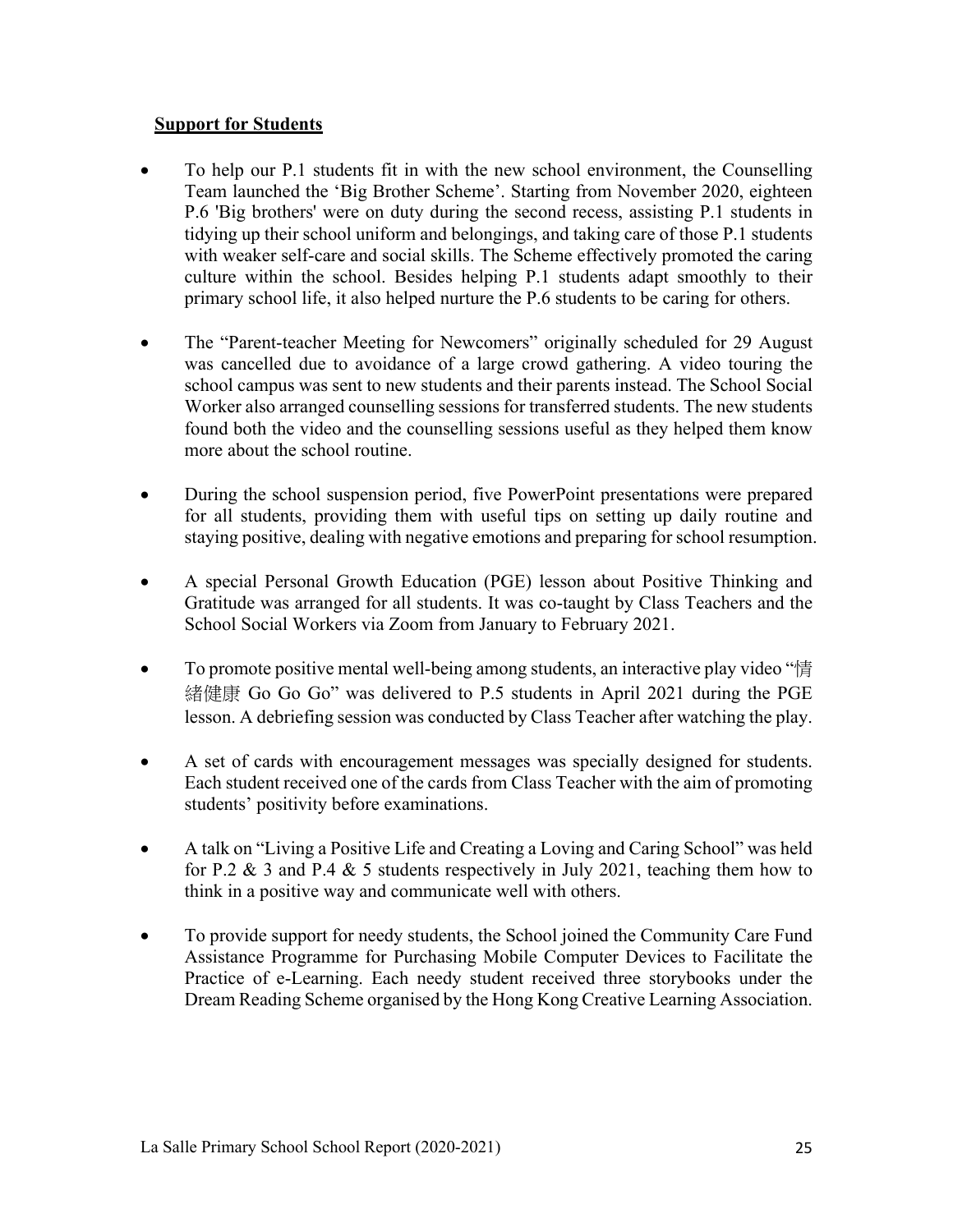- The Student Support Team aimed at identifying P.1 students with Specific Learning Difficulties as early as possible through the "Chinese and English Reading Assessments", "Early Identification and Intervention (EII) Programme for P.1 students with learning difficulties" and "*Learning* Achievement *Measurement Kit (LAMK)". The Reading Assessments were conducted in early September and the EII programme was completed on schedule. However, the LAMK assessment was cancelled due to the pandemic.*
- Teaching assistants were deployed to provide administrative and in-class support for students with severe learning needs.
- The School outsourced professional training classes for students with Autism Spectrum Disorder (ASD), Specific Learning Difficulties (SpLD) and Attention Disorder/Hyperactivity Disorder (ADHD).
- Literacy training classes were provided via Zoom to P.1-6 students with Specific Learning Difficulties.
- Due to the pandemic, the after-school homework classes and training classes for ASD and ADHD students were suspended.
- An online interactive reading and writing software designed by the Starwish Learning Platform was provided to all students to enhance their learning motivation and assist students with dyslexia in acquiring language skills and text recognition.
- To increase students' motor coordination and social skills, students were invited to join the recess activities such as playing multi-sensory games and board games with the teaching assistants.
- Clinical psychologist (CP) service was deployed for confirmed/suspected SEN students with severe emotional, mental or behavioural problems. Psychotherapy sessions were conducted by a qualified CP. Case conferences and evaluation meetings involving the SENCo, the School Social Worker, the School-based Educational Psychologist, parents and teachers concerned were held.
- The school-based Educational Psychologist (EP) had fifteen whole day in-school sessions this year. Besides joining all the meetings of Student Support Team, Crisis Management Team and Individualised Education Programme (IEP), the EP provided professional advice on goal setting and accommodation arrangements in the IEP plans and offered individual training to students in need, in particular the Tier 3 students. Formal assessments were carried out for students suspected to have Specific Learning Difficulties. The EP was also involved in implementing the accommodation measures for students in need and meeting their parents, giving them advice on how to support their child's learning.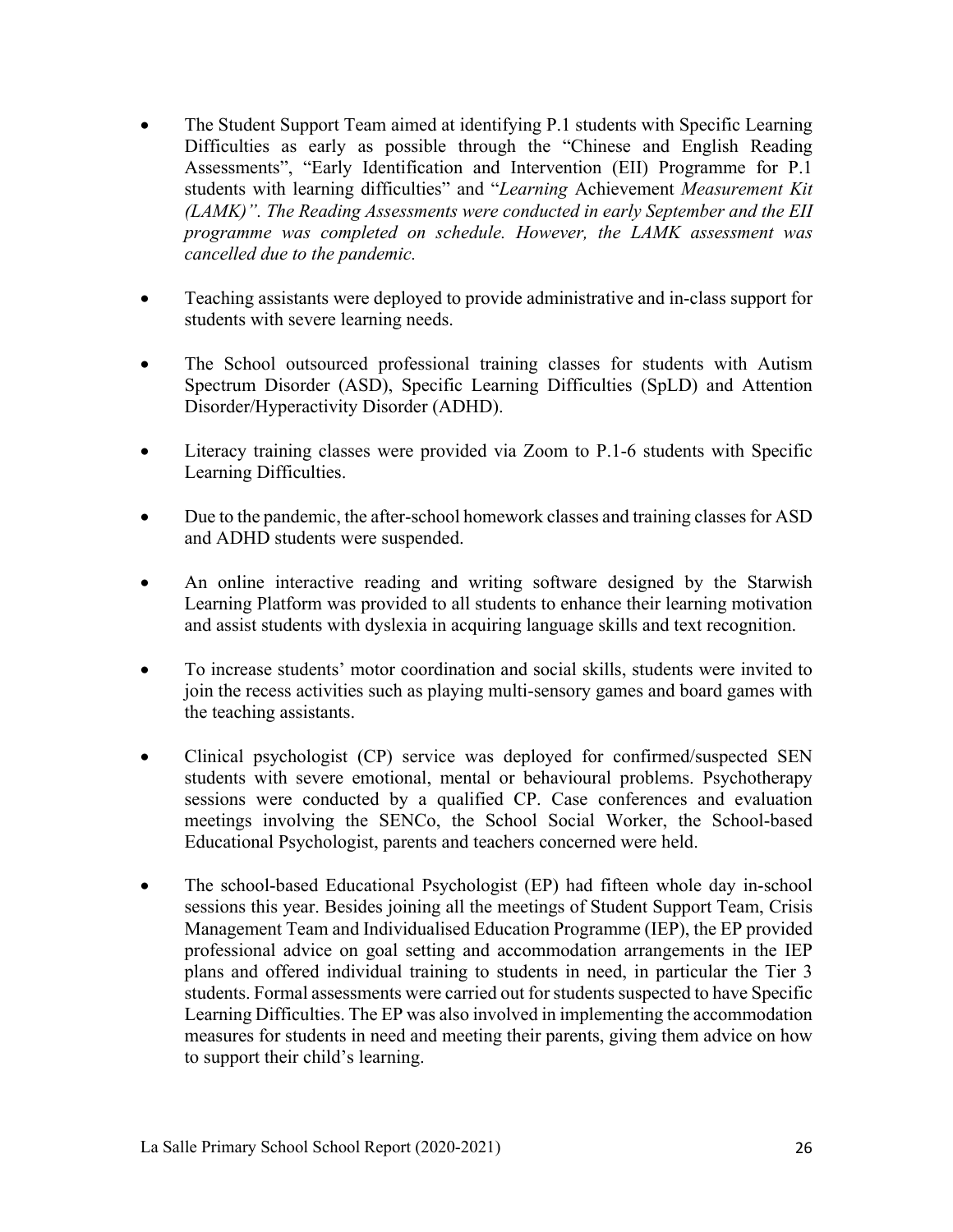The School outsourced the in-school speech training service by using the Enhanced Speech Therapy Grant. A qualified speech therapist (ST) provided 317 training hours for students with speech impairments this year. A co-planning meeting involving the ST and all P.3 Chinese teachers was conducted in January 2021 with the aim of enhancing students' group discussion skills. To improve students' social communication skills and speaking etiquette, a PowerPoint presentation prepared by the ST was given to P.2 students during recess in May 2021.

#### **Support for Teachers**

- A Zoom workshop on 'Fostering Psychological Well-being through Mindfulness' organised by the Counselling Team and the Student Support Team was held in August 2020 for all teachers.
- The ST gave a briefing session for all new teachers on how to make referrals for students suspected to have speech problems in October 2020. She also had case meetings with the Chinese teachers teaching students with mild or severe speech and language impairment.
- The SENCo and SENST had regular case meetings with subject teachers of Chinese, English and Maths to discuss the performance of the students with SEN and the effectiveness of the accommodation measures.

| Total    | No. & % of teachers who completed |             | No. & % of teachers |                               |  |
|----------|-----------------------------------|-------------|---------------------|-------------------------------|--|
| no. of   | <b>Basic Courses</b>              | Advanced    | <b>Thematic</b>     | completed structured training |  |
| teachers |                                   | Courses     | Courses             | on special education for at   |  |
|          |                                   |             |                     | least 30 hours                |  |
| 69       | $14(20.2\%)$                      | $8(11.5\%)$ | $13(18.8\%)$        | $23(33.3\%)$                  |  |

• Teacher professional development on catering for students with SEN:

#### **Support for Parents**

- To assist parents in helping the P.1 students adapt to their new school life, an experience sharing session, jointly organised by the Counselling Team and the PTA, was held in November 2020.
- A webinar on "Tips on Use of Internet and Internet Security", jointly organised by the Counselling Team and the Student Support Team, was held for parents. It aimed at giving parents some tips on monitoring their children how to use Internet safely and wisely.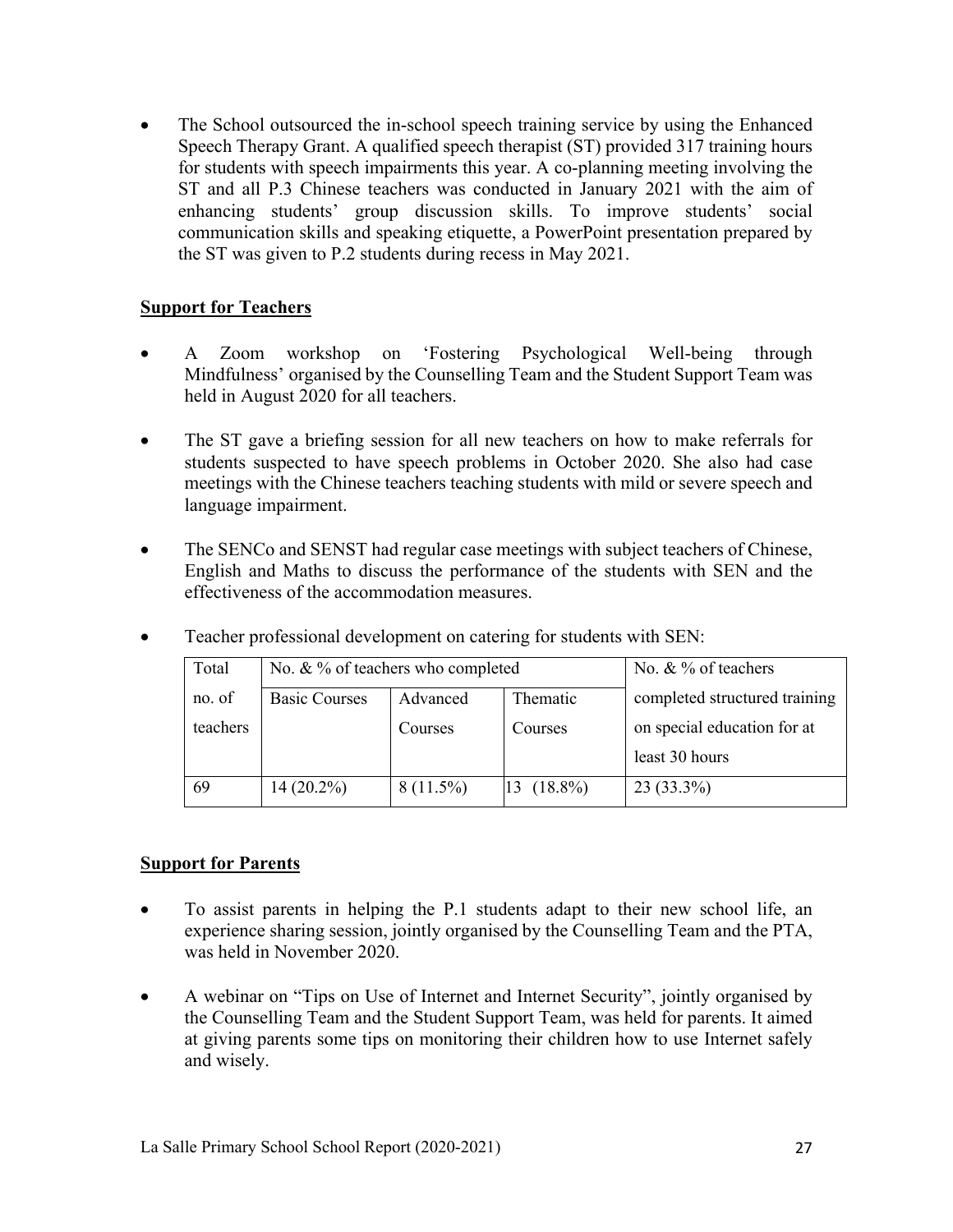- A video featuring how parents could help enhance the social skills of their children was prepared by the ST. It was sent to P.1-3 parents in February.
- Since many face-to-face classes and school events were cancelled, parents were kept updated about their child's performance through Sunshine calls made regularly by subject teachers of Chinese, English, Maths, G.S. and Science.
- A PowerPoint presentation on Secondary School Places Allocation (SSPA) was sent to all P.6 parents, sharing with them the strategies to make secondary school choices for their sons.

## **Students' Performance**

In this year, students have outstanding performance in academic performance and extracurricular activities. Our students have won various awards in international competitions.

| Category           | <b>Competition</b>                                                                               | <b>Item</b> | Award                  |
|--------------------|--------------------------------------------------------------------------------------------------|-------------|------------------------|
| <b>Visual Arts</b> | "Mascot Design Challenges: Positive Parents - Hearts United<br>with Children"                    | Group       | $1st$ Runner-up: 1     |
|                    | 2 <sup>nd</sup> 'Draw my Dreams' Drawing Competition                                             | Individual  | Champion: 1            |
|                    |                                                                                                  |             | $1st$ Runner-up: 1     |
|                    |                                                                                                  |             | $2nd$ Runner-up: 1     |
|                    | 無塑海洋繪畫比賽 2020                                                                                    | 個人項目        | 季軍一名                   |
|                    | Attack on Virus- The International Museum of Children's Art,<br>Oslo, Norway                     | Individual  | Diploma: 1             |
|                    | <b>International Festival of Owls Art Contest</b>                                                | Individual  | 3rd Place: 1           |
|                    | 九龍城區鑽禧紀念章設計比賽                                                                                    | 個人項目        | 冠軍一名                   |
|                    |                                                                                                  |             | 季軍一名                   |
|                    | "Check Your Trees Minimise Risk" Bus Banner • Tram Body<br><b>Advertising Design Competition</b> | Individual  | <b>Bronze Award: 1</b> |
|                    | 「無煙安樂窩」設計比賽                                                                                      | 個人項目        | 亞軍一名                   |
|                    | 第十六屆我的香港夢 2021 繪畫比賽                                                                              | 個人項目        | 亞軍一名                   |

The following list summarizes the achievement of our students: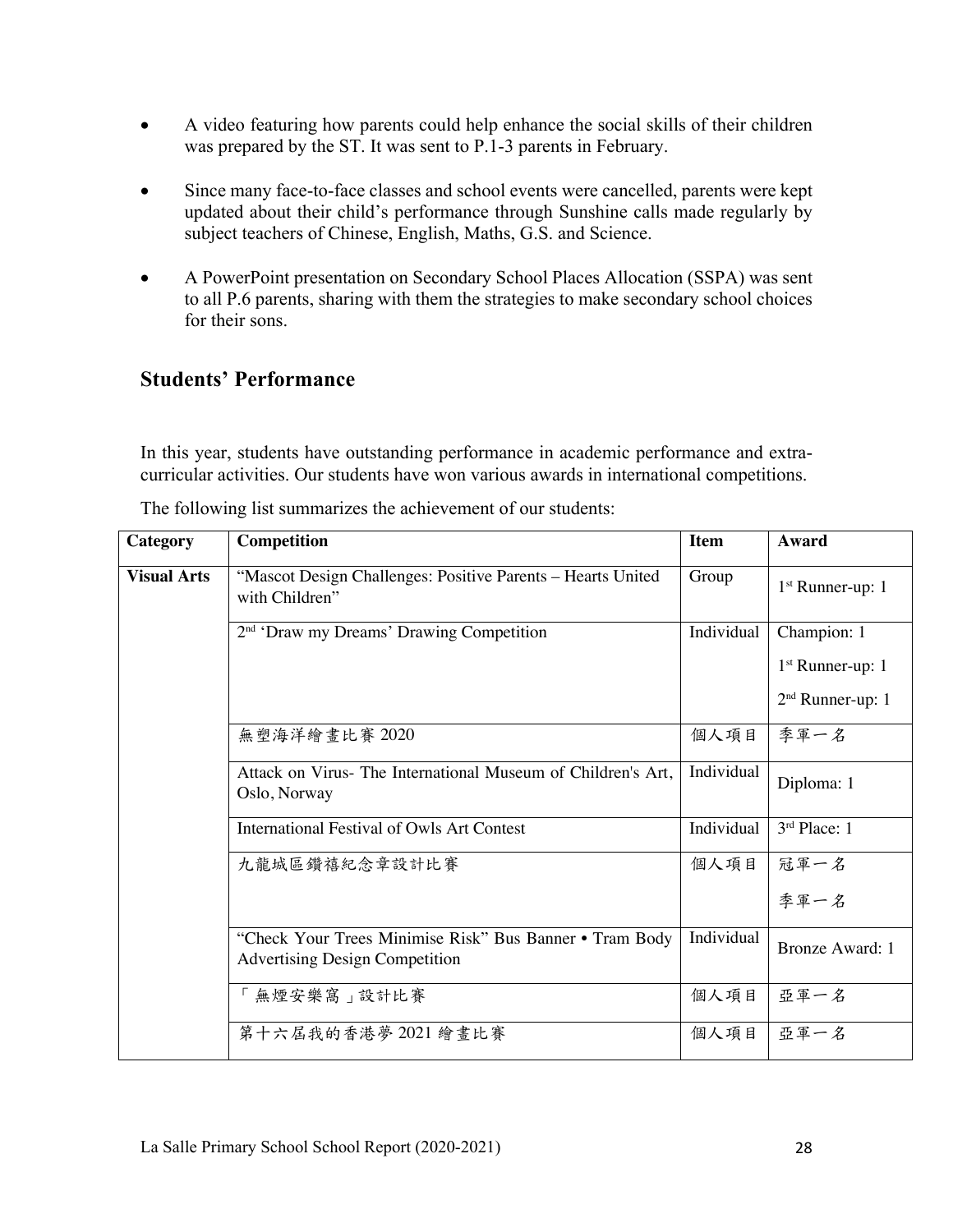| 2021 Population Census Poster Design Competition                         | Individual | Champion: 2                         |
|--------------------------------------------------------------------------|------------|-------------------------------------|
|                                                                          |            | 2 <sup>nd</sup> Runner-up: 1        |
| Picasso International Youth Art Competition                              | Individual | <b>Bronze Award: 1</b>              |
| International Zeichenwettbewerb FLOW International Art                   | Individual | Preistraiger                        |
| <b>Competition Schwedt Drawing Competition</b>                           |            | Altersgruppe II<br>Award:1          |
| Arts for The Future California 2020 International Student Art<br>Contest | Individual | Honorable<br>Mention<br>Award $: 1$ |
|                                                                          |            |                                     |
| 九龍城區鑽禧填色比賽                                                               | 個人項目       | 冠軍二名                                |
|                                                                          |            | 亞軍一名                                |
| 《香港品質保證局理想家園:第十四屆徵文、攝影、微電<br>影、繪畫及海報設計創作比賽》                              | 個人項目       | 亞軍一名                                |
| 香港母嬰護理學會慈善兒童繪圖大賽 2021                                                    | 個人項目       | 冠軍一名                                |
| E&M Carnival 2020 Poster Design Competition                              | Individual | $1st$ Runner-up: 1                  |
|                                                                          |            | 2 <sup>nd</sup> Runner-up: 1        |
| E&M Carnival 2020 Four-panel Comic Drawing Competition                   | Individual | 1st Runner-up: 1                    |
| 第12 居蘭亭獎世界青少年兒童書畫大賽                                                      | 個人項目       | 特等獎三名                               |
|                                                                          |            |                                     |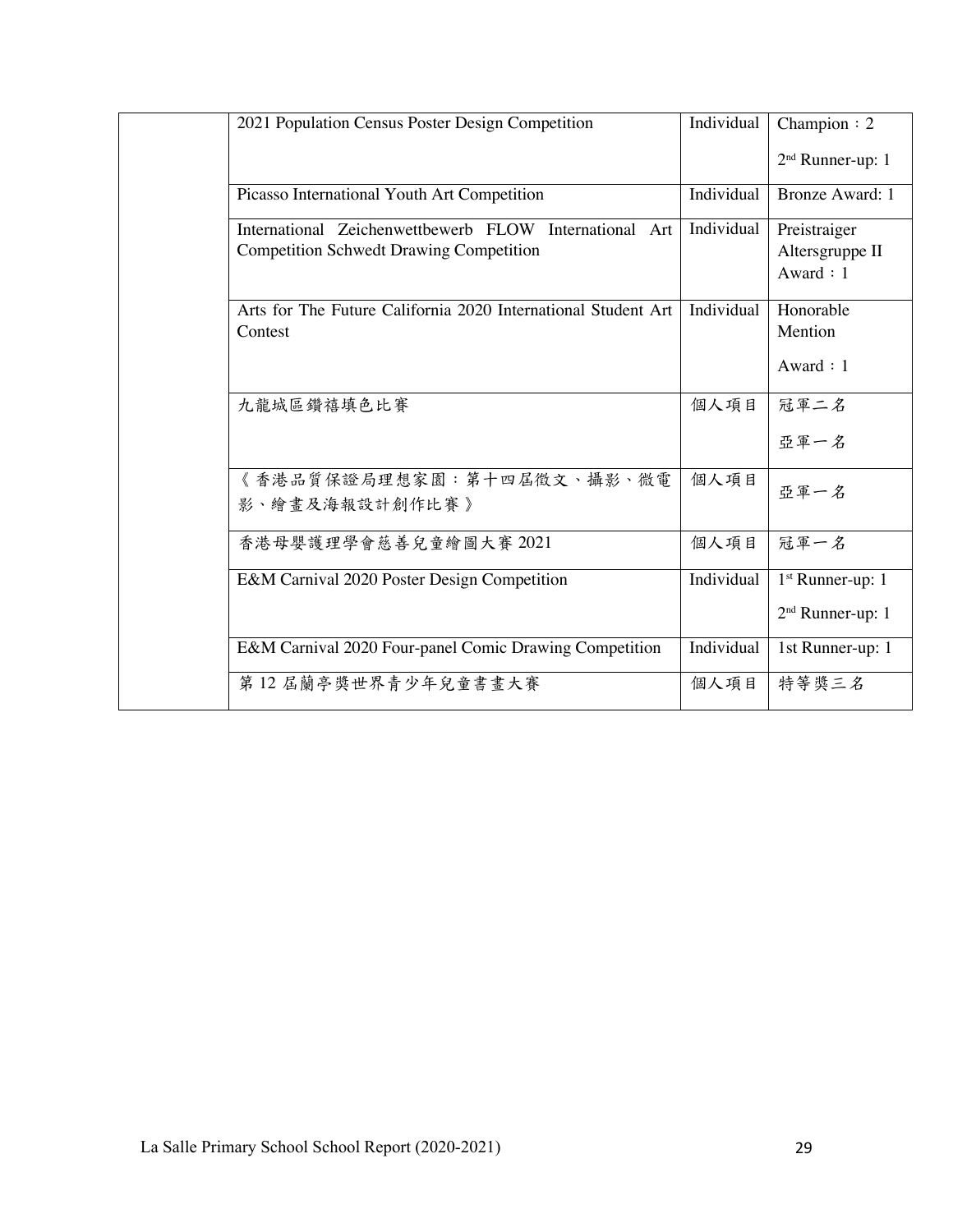| <b>Music</b> | 13 <sup>th</sup> HK Students Open Music Competition                                                                  | Individual | 1 <sup>st</sup> Place: 2                             |
|--------------|----------------------------------------------------------------------------------------------------------------------|------------|------------------------------------------------------|
|              | 2020 View Win Chinese Instrumental Contest                                                                           | Individual | 金獎一名<br>銀獎一名                                         |
|              | 2020 Youth Arts Trophy Music Competition                                                                             | Individual | 1 <sup>st</sup> Prize: 1                             |
|              | 2021 The 7th Macao-Asia Pacific Youth Piano Competition                                                              | Individual | Second Place: 1                                      |
|              | 45 <sup>th</sup> HK Teenagers Piano Competition                                                                      | Individual | 1 <sup>st</sup> Runner-up: 1                         |
|              | 73 <sup>rd</sup> Hong Kong Schools Music Festival                                                                    | Individual | First Place: 2                                       |
|              |                                                                                                                      |            | Second Place: 2                                      |
|              |                                                                                                                      |            | Third Place: 3                                       |
|              | Hong Kong Children and Youth Piano Contest                                                                           | Individual | Gold Award: 1                                        |
|              | Hong Kong Music Talent & Performance Award                                                                           | Individual | <b>Bronze Award: 1</b>                               |
|              | Hong Kong Schools Music & Arts Festival                                                                              | Individual | Gold Award: 1                                        |
|              | International Fringe Music Festival & Competition 2020                                                               | Individual | 1 <sup>st</sup> Prize: 3                             |
|              | International Fringe Music Festival & Competition 2021                                                               | Individual | 1 <sup>st</sup> Prize: 2<br>2 <sup>nd</sup> Prize: 1 |
|              | International Fringe Music Competition 2021                                                                          | Individual | 1 <sup>st</sup> Prize: 1                             |
|              | International Music Talent Online Competition 2020                                                                   | Individual | 1 <sup>st</sup> Prize: 1                             |
|              | Joint School Music Competition 2021                                                                                  | Individual | Gold Award: 4<br>Silver Award: 2                     |
|              | MF Music Competition 2021                                                                                            | Individual | Second Place: 2                                      |
|              | The 10 <sup>th</sup> Hong Kong Dream Children Music Festival                                                         | Individual | Champion: 1<br>$1st$ Runner-up: 1                    |
|              | The 2 <sup>nd</sup> Musco Piano Competition                                                                          | Individual | 1 <sup>st</sup> Prize: 1                             |
|              | The 5 <sup>th</sup> (Taiwan) Asia - Aegean Sea Music Competition                                                     | Individual | Third Place: 1                                       |
|              | The 8 <sup>th</sup> Hong Kong International Youth Performing Arts<br>Festival (Hong Kong District Preliminary Round) | Individual | First Place: 7                                       |
|              | The 8 <sup>th</sup> Hong Kong International Youth Performing Arts<br><b>Festival International Final Round</b>       | Individual | First Place: 1<br>Second Place: 2<br>Third Place: 1  |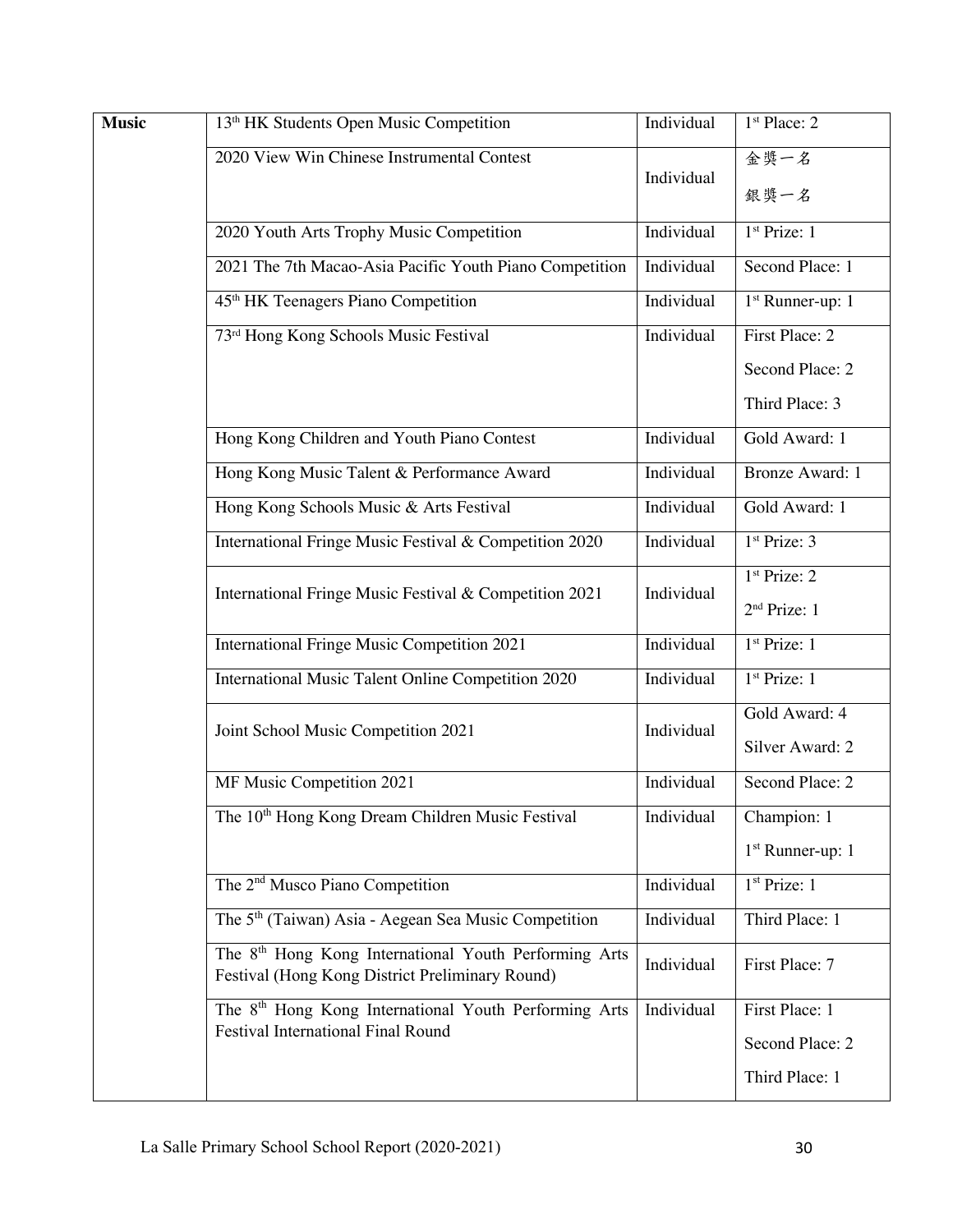|               | The 9 <sup>th</sup> Hong Kong Youth Barclampory Music Festival                          | Individual | Winner: 1                            |
|---------------|-----------------------------------------------------------------------------------------|------------|--------------------------------------|
|               | Tokyo International Youth Music Competition 2020<br>(Preliminary Round)                 | Individual | Champion: 1                          |
|               | Tokyo International Youth Music Competition 2020 (Hong<br>Kong Region)                  | Individual | $2nd$ Runner-up: 1                   |
|               | World Academy Dance & Music Open Championship                                           | Individual | Champion: 1                          |
|               | 第十屆新聲盃全港中樂獨奏比賽 2021                                                                     | 個人項目       | 冠軍兩名                                 |
| <b>Sports</b> | 飛達田徑錦標賽 2021                                                                            | 個人項目       | Champion: 4                          |
|               | 2021-22 Div.2 Age Group Long Course Swimming<br>Competition (Part 2)                    | Individual | 2 <sup>nd</sup> Prize: 1             |
|               | 2021-22 Div.3 Age Group Long Course Swimming<br>Competition (Part 2A)                   | Individual | 1 <sup>st</sup> Prize: 1             |
|               | 8 <sup>th</sup> All Hong Kong Inter-Primary Schools Tennis<br>Competition               | Individual | 2 <sup>nd</sup> Prize: 1             |
|               | Nissin Cup Noodles Hong Kong Junior Tennis Series 2021<br>(Comp 1)                      | Individual | 2 <sup>nd</sup> Prize: 1             |
|               | Nissin Hong Kong National Junior Tennis Championships<br>2021                           | Individual | 2 <sup>nd</sup> Prize: 1             |
|               | 1 <sup>st</sup> Global ITF Cyber Championships (Australia)                              | Individual | $1st$ Prize: 1                       |
|               | 1st Gewinn ITF Pattern Malaysia Open International<br>Taekwon-do E-Sport Challenge 2020 | Individual | $3rd$ Prize: 1                       |
|               | United ITF Australian Online National Championships 2020                                | Individual | $3rd$ Prize: 1                       |
|               | General Choi Memorial Cyber Championships                                               | Individual | 2 <sup>nd</sup> Prize: 1             |
|               | 2020-2021 A.S. Watson Group Hong Kong Student Sports<br>Awards                          | Individual | Hong Kong Student<br>Sports Award: 1 |
| Academic      | 文化瑰寶朗誦才藝大賽                                                                              | 個人項目       | 冠軍一名                                 |
|               |                                                                                         |            | 亞軍一名                                 |
|               | 第一屆國際漢語節 2020/2021                                                                      | 個人項目       | 冠軍兩名                                 |
|               | The 8 <sup>th</sup> Hong Kong International Youth Performance Arts                      | Individual | 1 <sup>st</sup> Prize: 1             |
|               | Festival 2020 Speech and Story-Telling Competition                                      |            | 2 <sup>nd</sup> Prize: 1             |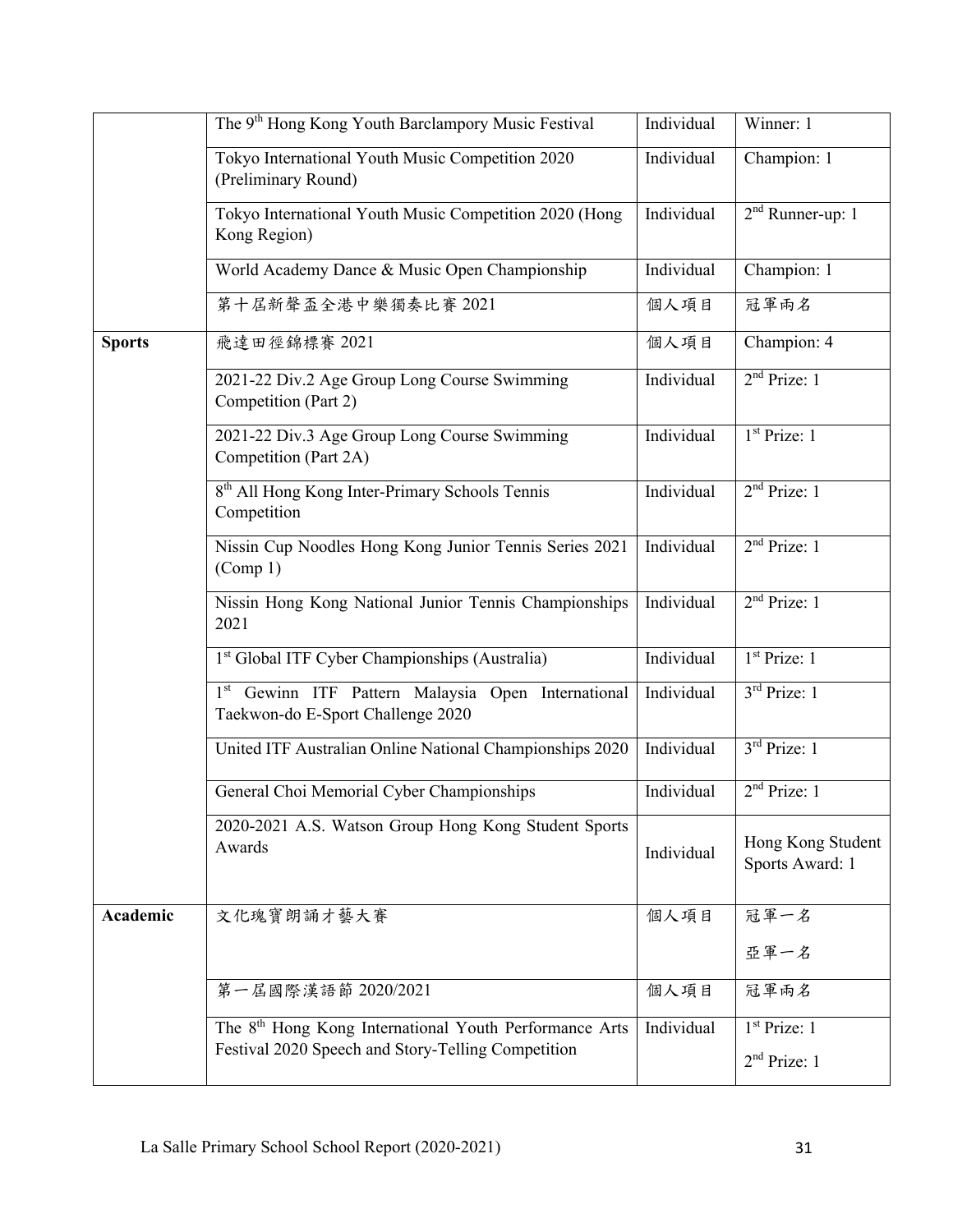| Silver Honour:1              |
|------------------------------|
| Gold Honour: 1               |
| Silver Honour:1              |
| Gold Honour: 1               |
|                              |
| Silver Honour:1              |
| Bronze Honour: 1             |
| $1st$ Runner-up: 1           |
| $2nd$ Runner-up: 1           |
| Silver Award: 1              |
| Bronze Award: 1              |
| Gold Award: 1                |
| Silver Award: 1              |
| Bronze Award: 1              |
| Silver Award: 2              |
| Silver Award: 1              |
| Champion:1                   |
| 2 <sup>nd</sup> Runner-up: 1 |
| Gold Award: 18               |
| Silver Award: 14             |
|                              |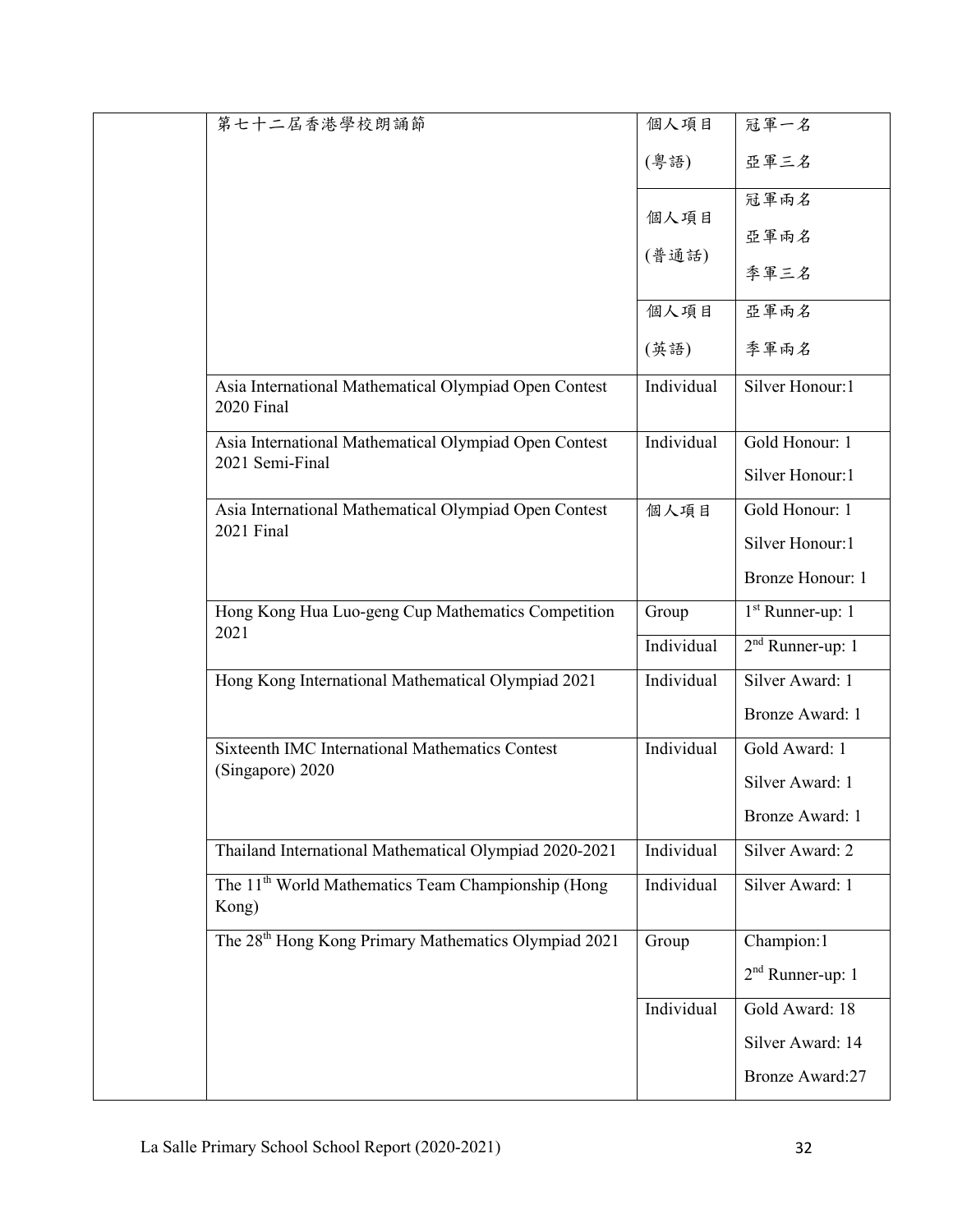|               | 「華夏盃」全國數學奧林匹克邀請賽 2020 全國總決賽                                      | Individual | 1 <sup>st</sup> Class Honour: 2<br>2 <sup>nd</sup> Class Honour: 1 |
|---------------|------------------------------------------------------------------|------------|--------------------------------------------------------------------|
|               |                                                                  |            | 3 <sup>rd</sup> Class Honour: 1                                    |
|               | 「華夏盃」全國數學奧林匹克邀請賽 2021(華南賽區)                                      | Individual | $1st$ Class Honour: 2                                              |
|               | 晉級賽                                                              |            | 2 <sup>nd</sup> Class Honour: 2                                    |
|               |                                                                  |            | 3 <sup>rd</sup> Class Honour: 1                                    |
|               | 「華夏盃」全國數學奧林匹克邀請賽 2021 全國總決賽                                      | Individual | 1 <sup>st</sup> Class Honour: 1                                    |
|               |                                                                  |            | $2nd$ Class Honour: 2                                              |
|               |                                                                  |            | 3 <sup>rd</sup> Class Honour: 2                                    |
|               | 數學智能之第四屆全港數學挑戰賽                                                  | Individual | $1st$ Runner-up: 1                                                 |
| <b>Others</b> | 2020 National Constitution Day Online Competition                | Individual | Merit Award: 2                                                     |
|               | 第十七屆香港校際圍棋大賽                                                     | 個人項目       | 亞軍一名                                                               |
|               | 全民運動 第64 屆體育節––2021年中國象棋全港公開<br>快棋賽                              | 團體項目       | 亞軍一名                                                               |
|               | Distinguished Scout Group Award 2021 (Grasshopper<br>Scout Ring) | Group      | Award: 1                                                           |
|               | Distinguished Scout Group Award 2021 (Cub Scout<br>Pack)         | Group      | Award: 1                                                           |
|               | The Golden Bauhinia Award                                        | Individual | The Golden                                                         |
|               |                                                                  |            | Bauhinia                                                           |
|               |                                                                  |            | Award: 24                                                          |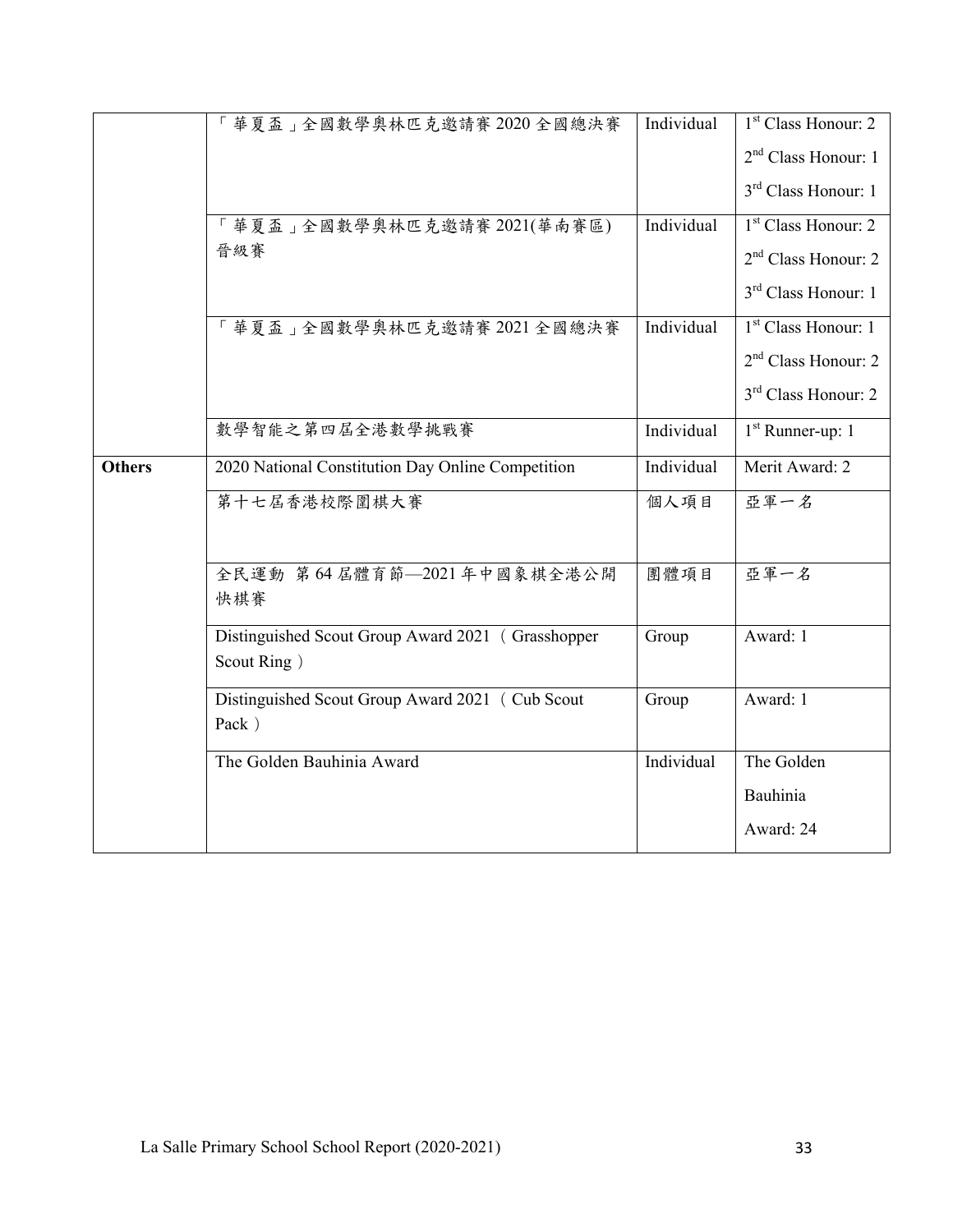## **Financial Summary**

## La Salle Primary School Financial Report (1/9/2020 - 31/8/2021)

|                                                         | Income \$                    |               |              | Expenditure \$ |  |
|---------------------------------------------------------|------------------------------|---------------|--------------|----------------|--|
| <b>Balance B/F (Adjusted per Auditor's Report)</b>      |                              | 17,615,953.91 |              |                |  |
| <b>Government Fund</b><br>I.                            |                              |               |              |                |  |
| <b>Salary for Staff</b><br>1.                           | \$                           | 47,380,398.35 | \$           | 47,350,642.35  |  |
| 2.<br><b>Expanded Operating Expenses Block Grant</b>    |                              |               |              |                |  |
| (A) Baseline Reference                                  | $\mathsf{\$}$                | 1,424,450.94  | $\mathbb{S}$ | 1,139,293.43   |  |
| (B) School Specific                                     |                              |               |              |                |  |
| Revised Administration Grant<br>1)                      | \$                           | 2,079,216.00  | $\mathbb{S}$ | 1,886,859.43   |  |
| 2)<br>Air-conditioning Grant                            | \$                           | 591,161.00    | \$           | 547,784.00     |  |
| 3)<br>Capacity Enhancement Grant                        | \$                           | 780,416.00    | \$           | 780,087.68     |  |
| Composite IT Grant<br>4)                                | \$                           | 587,386.00    | $\mathbf S$  | 457,614.00     |  |
| <b>Enhanced Speech Therapy Grant</b><br>5)              | \$                           | 166,960.00    | \$           | 222,770.00     |  |
| School-based Management Top-up Grant<br>6)              | \$                           | 50,350.00     | \$           | 5,100.00       |  |
| Top Up Student Guidance Service Grant<br>7)             | \$                           | 463,425.00    | \$           | 362,256.60     |  |
| Sub-total:                                              | \$                           | 6,143,364.94  | $\mathbb{S}$ | 5,401,765.14   |  |
| 3.<br><b>Other Grants Outisde EOEBG</b>                 | \$                           | 6,805,456.98  | \$           | 6,477,278.24   |  |
| 4.<br>Will be subject to clawback by EDB                |                              |               | \$           | 454,168.84     |  |
| II. Capital Reserve Fund (General Fund)                 |                              |               |              |                |  |
| Tong Fai (Note 1)                                       | \$                           | 4,687,200.00  | $\$$         | 4,259,555.04   |  |
| Donations & Other Income / Expenses                     |                              |               |              |                |  |
| (Appropriations for Furniture & Equipment for the year) | \$                           | 1,500,480.51  | $\mathbb{S}$ | 331,996.60     |  |
| Approved Collection for Specific Purposes               | \$                           | 17,020.00     | \$           |                |  |
| <b>Balance C/F</b>                                      | \$<br>19,874,468.48 (Note 2) |               |              |                |  |

Note 1: Other incomes included rental received from tuckshop, stationery shop, schools premises & interest received etc.

Note 2: Surplus reserved for Major Repairs and purchase of Furniture and Equipment for non-government standard items.